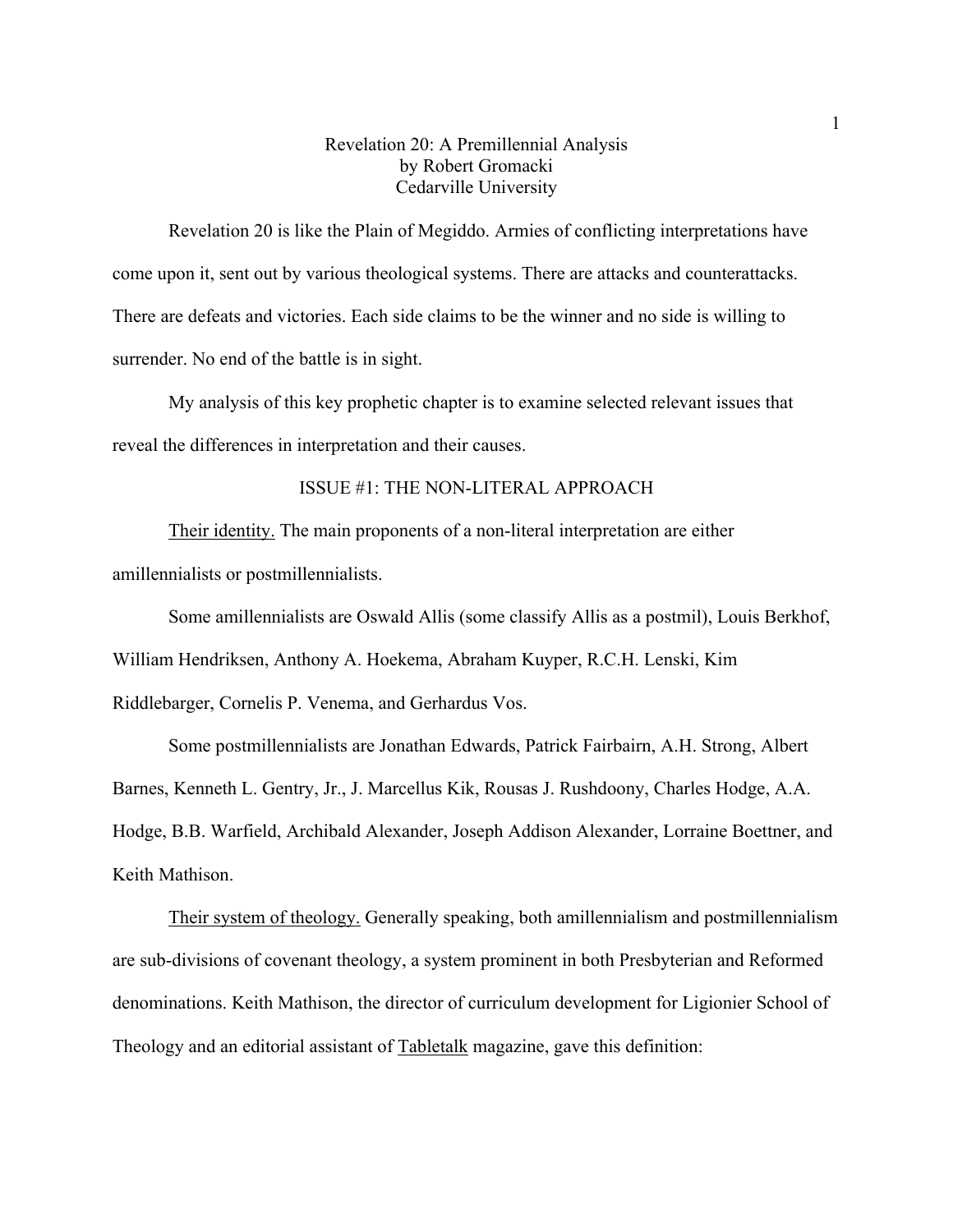Covenant theology, as its name indicates, structures redemptive history around the covenants. Traditionally, covenant theologians have understood that the historical covenants are ultimately based upon an intratrinitarian covenant made before the foundation of the world. In this covenant, commonly called the covenant of redemption, God chose to redeem a people for Himself by sending the Son to accomplish their redemption and sending the Spirit to apply that redemption .... The historical covenants between God and man all flow from this initial covenant of redemption (Mathison, Postmillennialism, 14).

At the heart of covenant theology are three covenants: the covenant of redemption, made

between the Father and the Son; the covenant of works, made between God and man; and the

covenant of grace, made between God and the believer. Covenant theologians generally

subscribe to infralapsarianism, a name given to an order of decrees willed by God:

- 1. God decreed to create man
- 2. God decreed to allow the fall of man
- 3. God decreed to elect some to salvation
- 4. God decreed to provide salvation for the elect through the death of Christ
- 5. God decreed to send the Holy Spirit to apply the value of Christ's death to the elect.

This order manifests the famous five points of consistent Calvinism (TULIP):

- 1. Total depravity
- 2. Unconditional election
- 3. Limited atonement
- 4. Irresistible grace
- 5. Perseverance of the saints

Covenant theologians affirm that God has only one plan of redemption, only one

redeemed people, and only one future for His people. Cox stated: "Let us first get before us the

age-old Christian teaching on this subject: God always has had but one people. In the Old

Testament this people (the type) was called Israel. In the New Testament the antitype was known

as the Church, or 'the Israel of God'" (Cox, Scofieldism, 10).

John Gerstner, the mentor of R.C. Sproul, adds that "the covenantal view of the people of

God sees in both dispensations the same people of God. All are members of the church, all are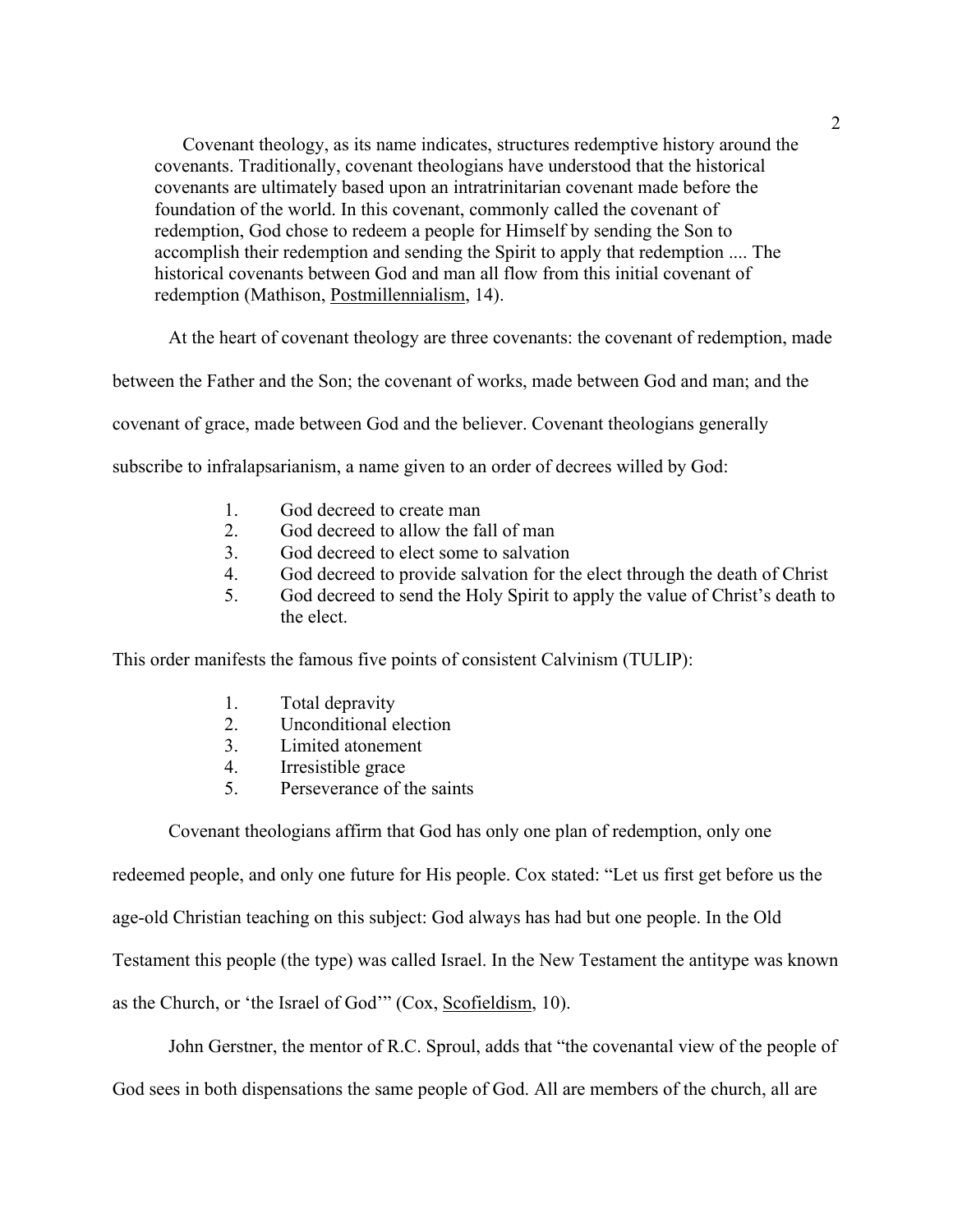born-again, and all are saved by the one mediator between God and man, Christ Jesus. The same church of Jesus Christ comprises both." (Gerstner, Primer, 7).

To them, there is no distinction between Israel and the church. Elect Israel is the true Church, and the true Church is the Israel of God. Thus, they logically denounce dispensationalism with its definitive distinction between Israel and the church. With an implied negative answer, Mathison asks: "Does God have two distinct plans for His people; 'Plan A' for Israel and 'Plan B' for the church?" (Mathison, Dispensationalism, back cover).

Gerstner ruled out a distinction between the Rapture and the Second Coming of Christ and a literal millennium by presupposition and his definition of the church. He wrote:

To be absorbed in the details of Daniel's seventieth week while ignoring the fact that the interpretation splits the church of God through all eternity is pathetic, to say the least. Without any verse-by-verse refutation, it is obvious that any such interpretation is false. God clearly teaches that there is one Savior of God's elect in all ages. Any interpretation that obscures this is false. Jesus Christ's second coming is not to separate the church from the church, followed by a third coming to bring an end to the world. Without even looking at a single dispensational commentary in detail, it is perfectly obvious that a commentary which makes that out of the last book of the Bible is wrong.... " (Gerstner, Primer, 34).

Intrinsic to covenant theology is a denial of a future literal millennium. The system affirms both a temporal messianic kingdom and an eternal consummate kingdom . Kik explained: "The messianic kingdom...begins in time and ends in time. For instance, the 'thousand-year' period of Revelation 20 cannot refer to the consummate kingdom because it commences in time with the binding of Satan and ends in time with the short period of release of Satan. It deals with time before the last judgment" (Kik, Eschatology, 17)

Kik then added: "The millennium, in other words, is the period of the gospel dispensation, the Messianic kingdom, the new heavens and the new earth, the regeneration, etc.

The millennium commenced either with the ascension of Christ or with the day of Pentecost and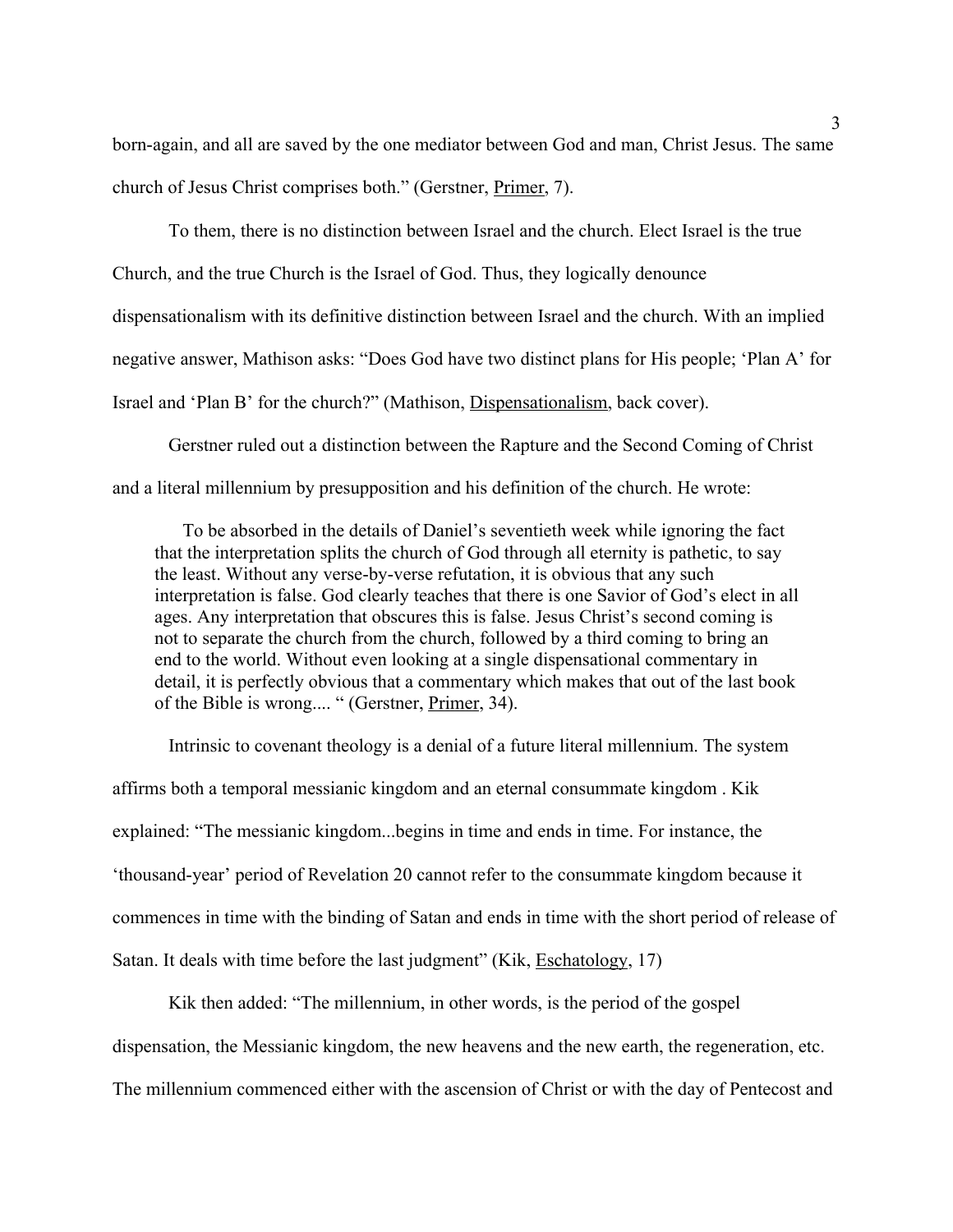will remain until the second coming of Christ. There was a period of time when Jesus received the kingdom and there will be a period of time when He will surrender it to the Father" (Kik, Eschatology, 17).

Thus, according to covenant theology, we are now in the millennium, we are now in the kingdom. The Westminster Confession of Faith (chap. XXV.2) states: "The visible church... is the kingdom of the Lord Jesus Christ." Smallman remarked: "We await the fullness of the Kingdom when Christ will come again in all of his power and glory. But in Christ's person and work the Kingdom has come, and through the power of the Holy Spirit the Kingdom is coming as the Gospel goes forth, churches are planted, more people trust in Christ, and Christian people live as salt and light. Reformed teachers spoke of the Kingdom as 'already and not yet' to describe the day in which we now live" (Smallman, Reformed Church, 27-28).

The postmillennial branch of Covenant Theology seems to be the more outspoken in these days. Mathison boasted: "Postmillennialism is the system of eschatology that is most consistent with the relevant texts of Scripture, a covenantal approach to Scripture, and the nondisputed doctrines of Reformation theology" (Mathison, Postmillennialism, 10). Kik agreed: "The postmil looks for a fulfillment of the Old Testament prophecies of a glorious age of the church upon earth through the preaching of the gospel under the power of the Holy Spirit. He looks forward to all nations becoming Christian and living in peace one with another. He relates all prophecies to history and time. After the triumph of Christianity throughout the earth he looks for the second coming of the Lord" (Kik, Eschatology, 4).

Their common opposition to dispensationalism. To Gerstner, dispensationalism is destructive, divisive, and anti-biblical. He wrote: "Although dispensationalism has been the instrument of my salvation, its message, though well intended, destroys the salvation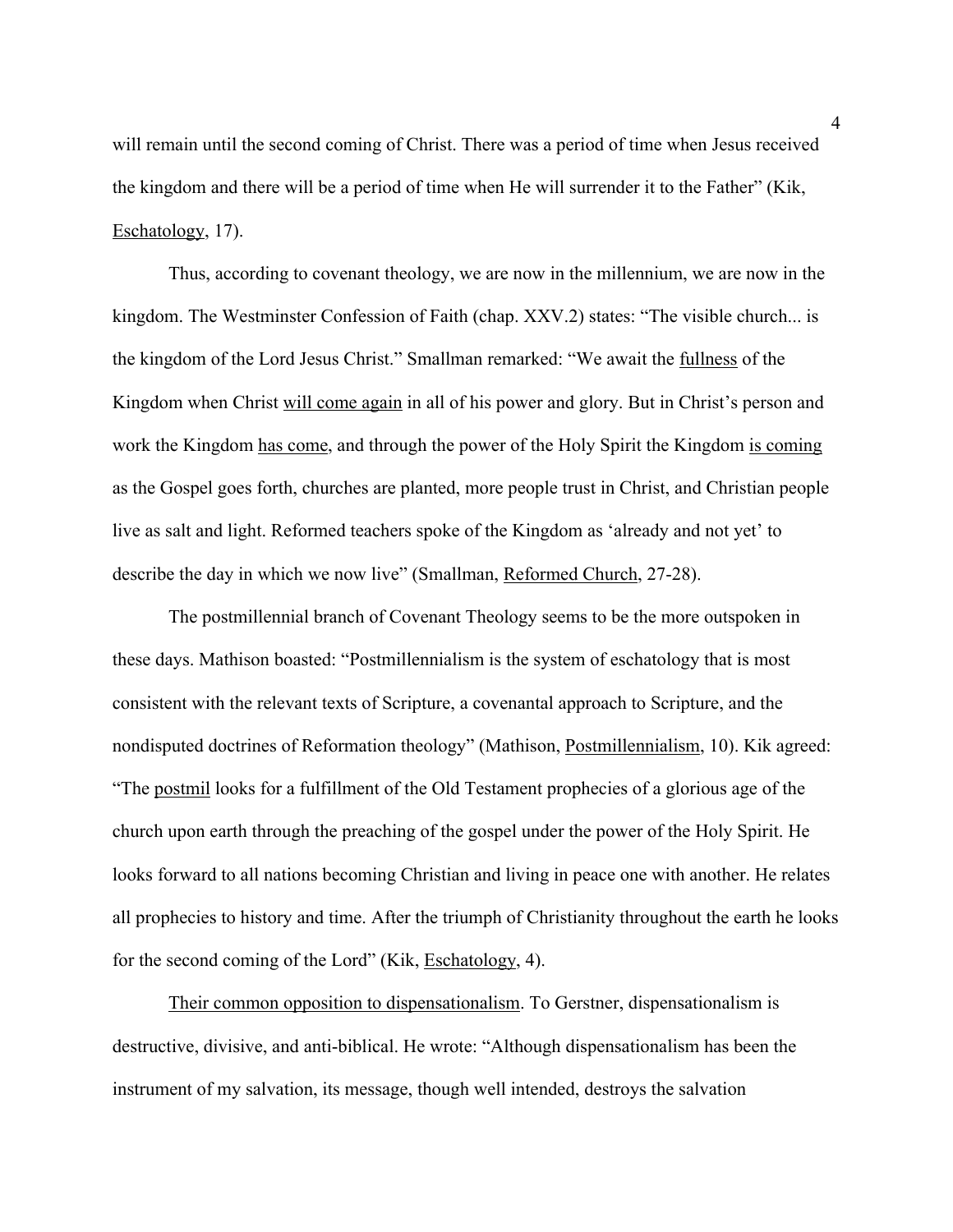message....Dispensationalism divides rather than preserves the unity of the Bible. It divides the people of God. It divides salvation from the people of God. It divides the people of God into the endless future. These things are incompatible with a sound interpretation of the Bible. If nothing more than this is said, I believe this proves that dispensationalism is not a biblical doctrine, but it is, in fact, anti-biblical at its essential level" (Gerstner, Primer, 35). Harsh words, indeed! But wait, the rhetoric gets stronger. Gerstner claimed that dispensationalism was "against the cross of Jesus Christ" (Primer, 17), that it "departed from the only way of salvation (Primer, 15), that it "cannot be called Christian" (Primer, 15), and that it "is a cult" (Primer, 15). In his preface, Gerstner condemned "the abominable heresy of antinomianism, which is endemic to dispensationalism" (Primer, preface).

In his rejection of dispensationalism, Cox referred to a report adopted by the Southern Presbyterian Church in the United States in 1944: "It is the unanimous opinion of your committee that Dispensationalism is out of accord with the system of doctrines set forth in the Confession of Faith, not primarily or simply in the field of eschatology, but because it attacks the very heart of the theology of our church. Dispensationalism rejects the doctrine that God has, since the Fall, but one plan of salvation for all mankind and affirms that God has been through the ages administering various and diverse plans of salvation for various groups" (Cox, Scofieldism, 19-20).

Although this report reveals a misunderstanding and a misrepresentation of dispensationalism, it does show that covenant theology approaches the field of eschatology through the gateway of soteriology, whereas dispensationalism approaches the doctrine of last things through the doctrine of the church.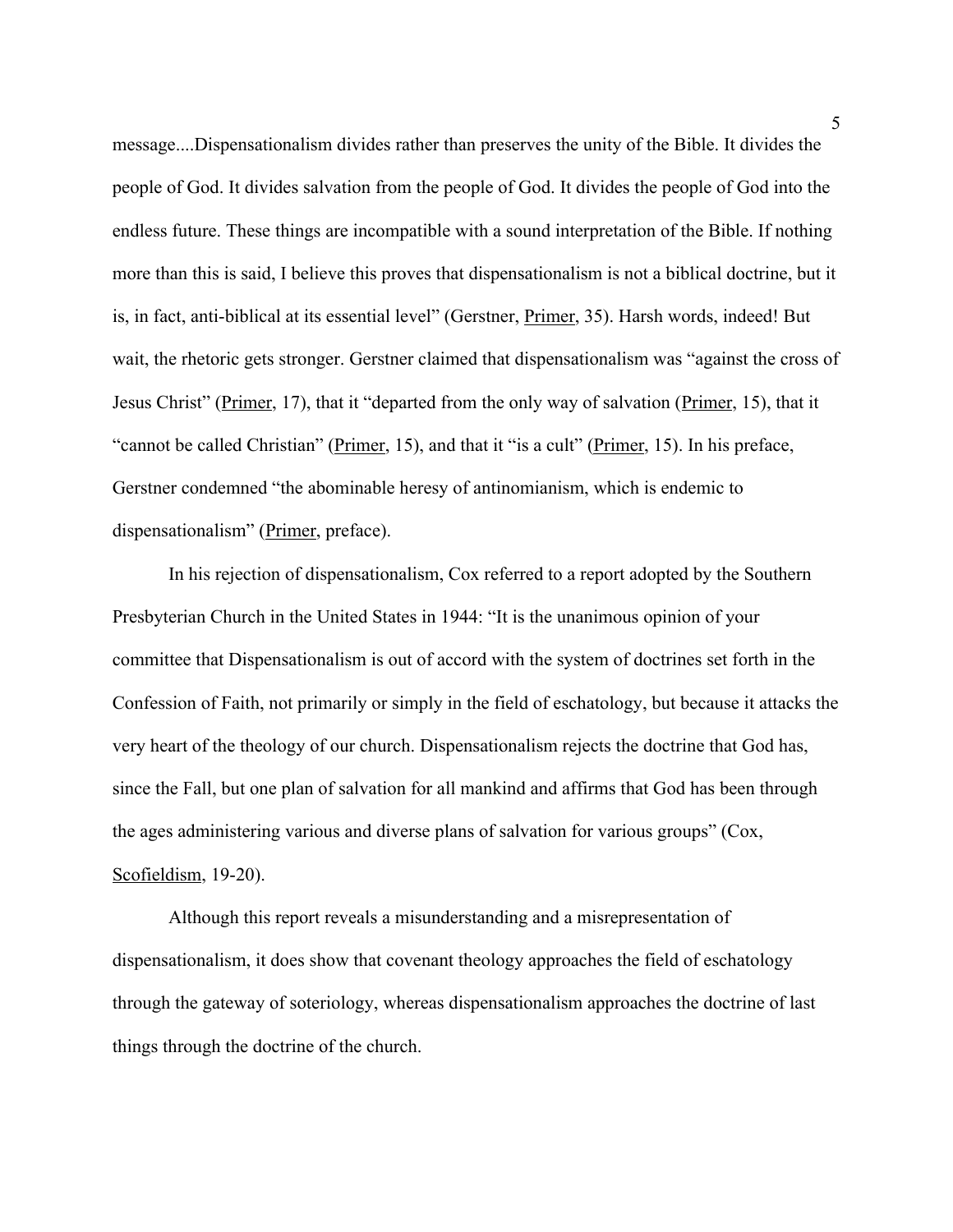Their hermeneutics. Covenant theologians state they follow both literal and allegorical interpretations, based upon the literary genre and the context of the passage. Their theological system, however, drives their mode of interpretation. Ryrie observed: "The theological system does not permit an actual kingdom on this earth over which Christ reigns; therefore, certain passages cannot be interpreted literally" (Ryrie, Basic Theology, 112).

Reformed or covenant theologians, as evidenced by postmillennialism and amillennialism, have their minds made up even before they approach the inspired truth of Revelation 20. To them, one-thousand cannot literally mean one-thousand. There is no place in their system for any salvation experiences after the Second Coming of Christ, no place for a literal thousand-year experience of saints on the earth after the Second Coming. To them, time and human earthly experiences expire at the Second Coming.

## ISSUE #2: THE RELATIONSHIP OF CHAPTER 20 TO CHAPTER 19

In the text, chapter 20 obviously follows chapter 19. The sequence of events revealed to John, in chapter 20 definitely follows those events revealed in chapter 19. There is no dispute over these matters. The contentious issue is whether the events recorded in chapter 20 will occur historically after the events recorded in chapter 19 (the premillennial position) or whether they happened (or will happen) before the Second Coming of Christ symbolized in 19:11-16 (the views of postmillennialism and amillennialism).

The Postmillennial and Amillennial View. Mathison charged that the premillennial interpretation "disagrees with the end-time chronology established elsewhere in the New Testament" (Mathison, Dispensationalism, 125).

Here is his concept of the eschatological end: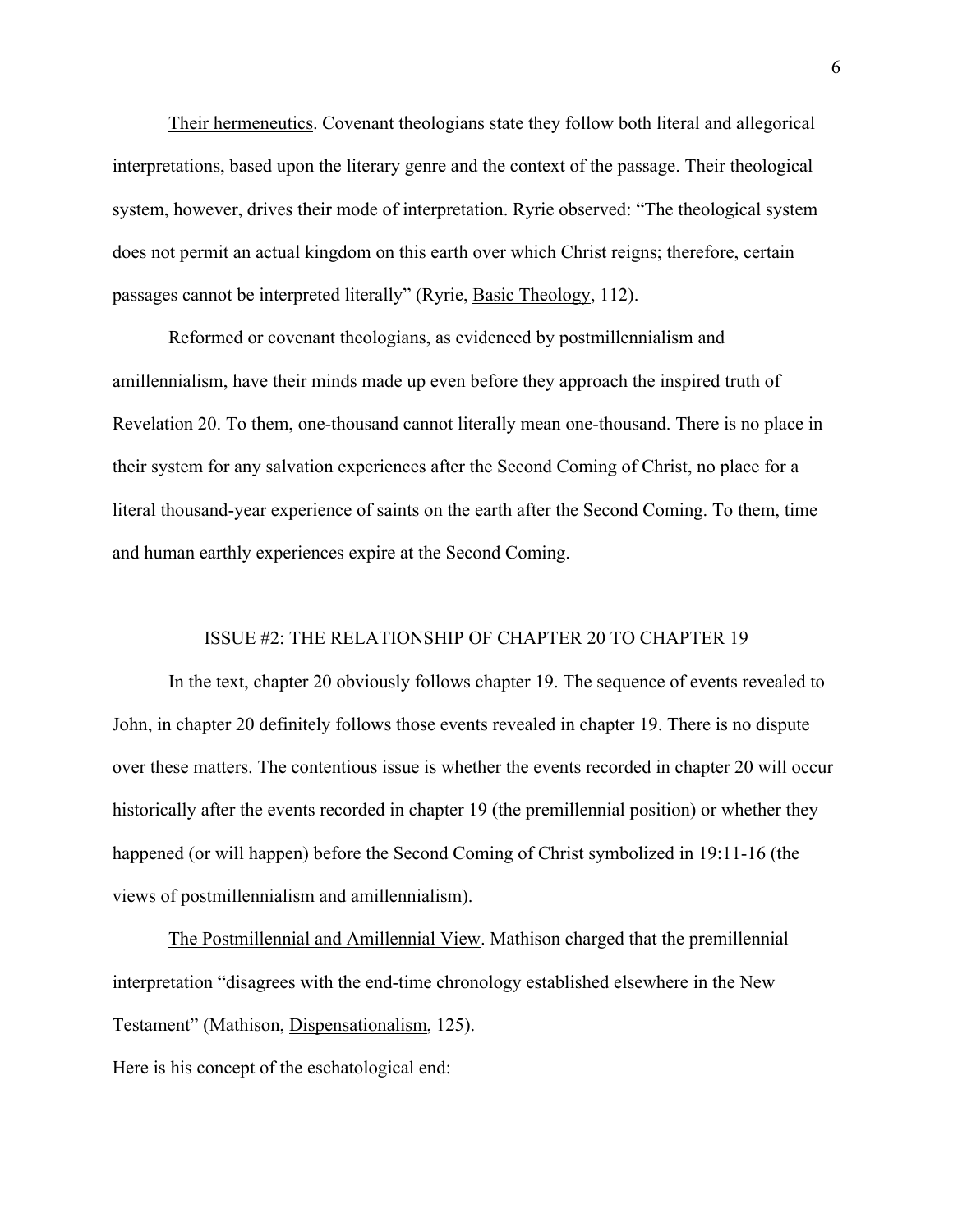1. 1 Corinthians 15:22-24 The end immediately follows the resurrection of Christ's people at His coming 2. John 6:40 The resurrection occurs on the last day 3. John 5:28-29 The resurrection of God's people will be simultaneous with the resurrection of the wicked 4. 1 Corinthians 15:26, 54-55 The resurrection spells the defeat of the last enemy , namely death 5. Revelation 20:11-14 The destruction of death occurs at the Great White Throne. Thus the resurrection and the Great White Throne must occur together on the last day 6. 1 Corinthians 15:21 At the last day, Christ will deliver the kingdom over to the Father. The Messianic kingdom, therefore, must take place prior to the Second Coming. (Mathison, Dispensationalism, 126).

In a similar vein, Kuyper claimed that the resurrection of the dead, the last judgment, the destruction of this world, and the rise of the new heavens and the new earth all occur at the time of the Second Coming. To him, therefore, there is no room for a literal one-thousand years before or after the Second Coming (Kuyper, Revelation, 272).

Mathison asserted that "the text only reveals the order in which John saw the visions, not necessarily the order in which the events were to take place" (Mathison, Dispensationalism, 131). To prove his point, he declared: "Elsewhere in the book of Revelation it is clear that the visions of John sometimes do not follow in historical succession. If they all did, then the birth of

Christ (chap. 12) follows the sounding of the seventh trumpet of judgment (chap. 11)"

(Mathison, Postmillennialism, 177).

It would have been helpful if Mathison would have pointed out the alleged inversions of sequence, but he did not. His only illustration can be easily explained. The seventh trumpet sounds in the middle of the seven-year period prior to the Second Coming. It is called the third woe (Rev. 8:13; 11:14) and is expressed as the woe when Satan is forced to the earth because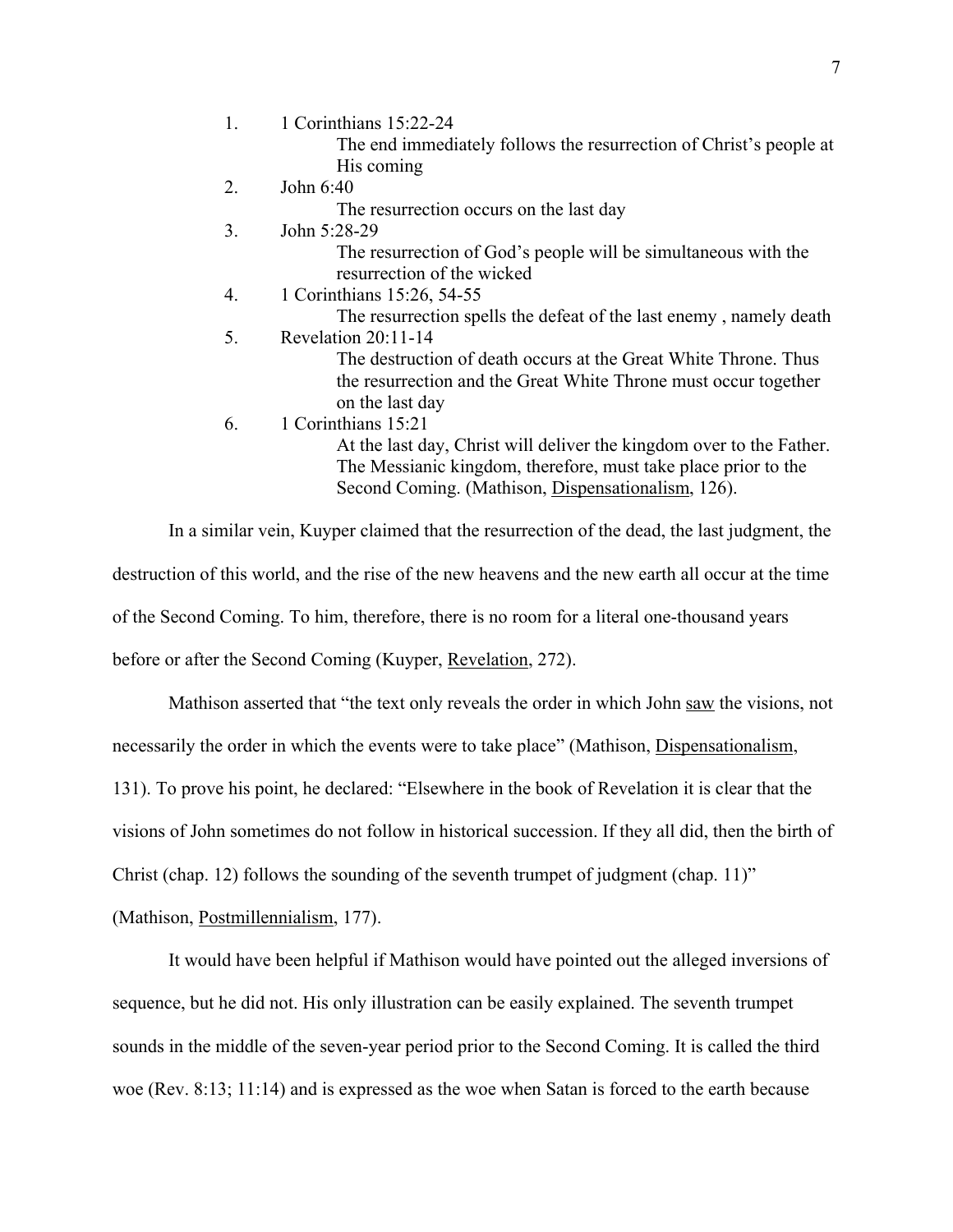Michael defeated him in the war in the heavens (Rev. 12:7-12). In anger, Satan persecuted the woman for three-and-one half times, namely three-and-one half years (Rev. 12:13-17). Who is the woman and why did Satan single her out for persecution? The answer is to be found in her identification as Israel, the one through whom Christ was born (Rev. 12:1-5). Satan tried to kill Christ, but he failed, thus he will take out his spite upon Israel. The few verses which denote Christ's birth and ascension are necessary to explain the antagonism of Satan to God, to Christ, and to Israel, especially in the middle of the seven-year period.

Even the creation of the new universe is moved out of its chronological sequence (Rev. 21:1). Mathison argued: "As we explained in our discussion of Isaiah's prophecy [65:17-25], the new heaven and new earth is not wholly future. This kind of language is used to describe aspects of Christ's present work of salvation (cf. 2 Cor. 5:17; Gal. 6:15). But neither is it wholly present. The whole creation will not be completely set free from corruption until the Second Coming (cf. Rom. 8:19-23)" (Mathison, Postmillennialism, 157). Here is an example of double interpretation. The first is spiritual or allegorical and is applied to the believer's present spiritual position in Christ. The second is literal and is accomplished at the Second Coming. Which is it? The event (Rev. 21:1) cannot be both literal and allegorical at the same time. This hermeneutical spin is designed to circumvent the fact that the new universe will be created one thousand years after the Second Coming, a truth that cannot be fit into the postmillennial system.

The premillennial view. The sequence of revelation to John is also the sequence of prophetic, historical fulfillment. Walvoord stated: "Arguments for this position are based on the natural sequence of events in chapter 20 following chapter 19, viewing them as sequential and as stemming from the second coming of Christ. Many passages speak of the second coming of Christ being followed by a reign of righteousness on earth" (Walvoord, Bible Knowledge, 978).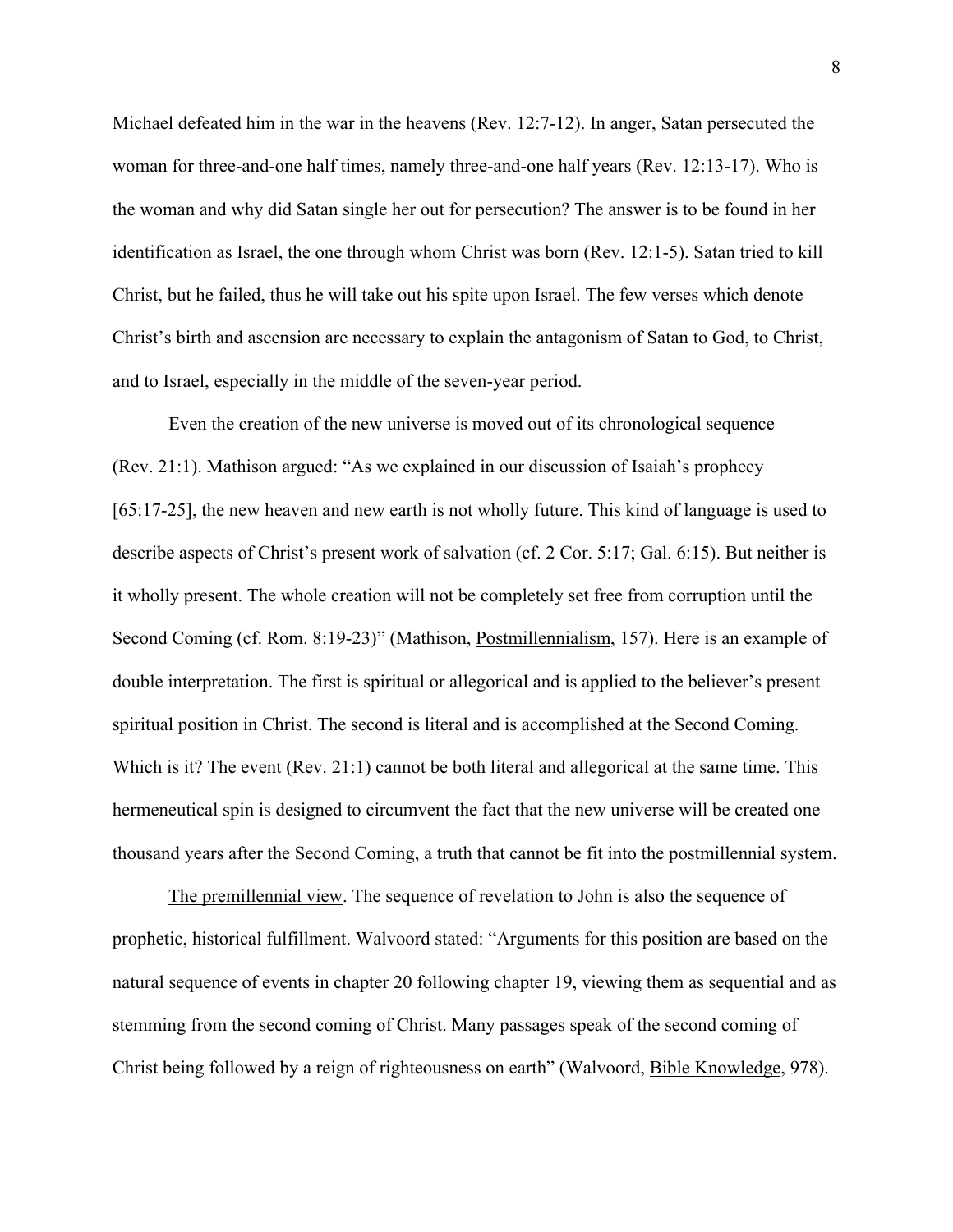With the exception of two verses (Rev. 20:5, 6), every verse in chapter 20 begins with the connective "and" (kai). This grammatical feature was also used in chapter 19 (19:3, 4, 5, 6, 8, 9, 10, 11, 13, 14, 15, 16, 17, 19, 20, 21). The flow of narrative action can easily be detected in the constant usage of the connective. John saw one event after another unfold before his very eyes. The continuation of the connective from chapter 19 into chapter 20 gives the impression that the events of chapter 20 follow those recorded in chapter 19. To conclude that the events of chapter 20 precede those in chapter 19 is to violate the hermeneutical principle of observation before interpretation and the normal grammatical usage of the connective in a narrative passage.

Waymeyer proposed that the usage of the adverb "no more" (eti) in the purpose clause of Revelation 20:3 strongly suggests that the events described in 20:1-3 follow those described in 19:11-21. The use of the adverb indicates an interruption of something that was already taking place, namely deception of the nations by Satan. The action of binding, thus, could not occur before the Second Coming (Waymeyer, Revelation 20, 44-45).

The beast and the false prophet were cast into the lake of fire at the Second Coming (Rev. 19:20). Satan is later cast into the lake of fire, one thousand years later (Rev. 20:10). In the lake of fire Satan is reunited with the beast and the false prophet. This narrative action makes no sense if Satan is cast into the lake of fire at the same time as the other two. In fact, the phrase "where the beast and the false prophet are" presupposes an earlier judgment upon the beast and the false prophet (Rev. 19:20) and also suggests a chronological sequence of Revelation 20 events following those in chapter 19 (Waymeyer, Revelation 20, 45).

## ISSUE #3: THE THOUSAND YEARS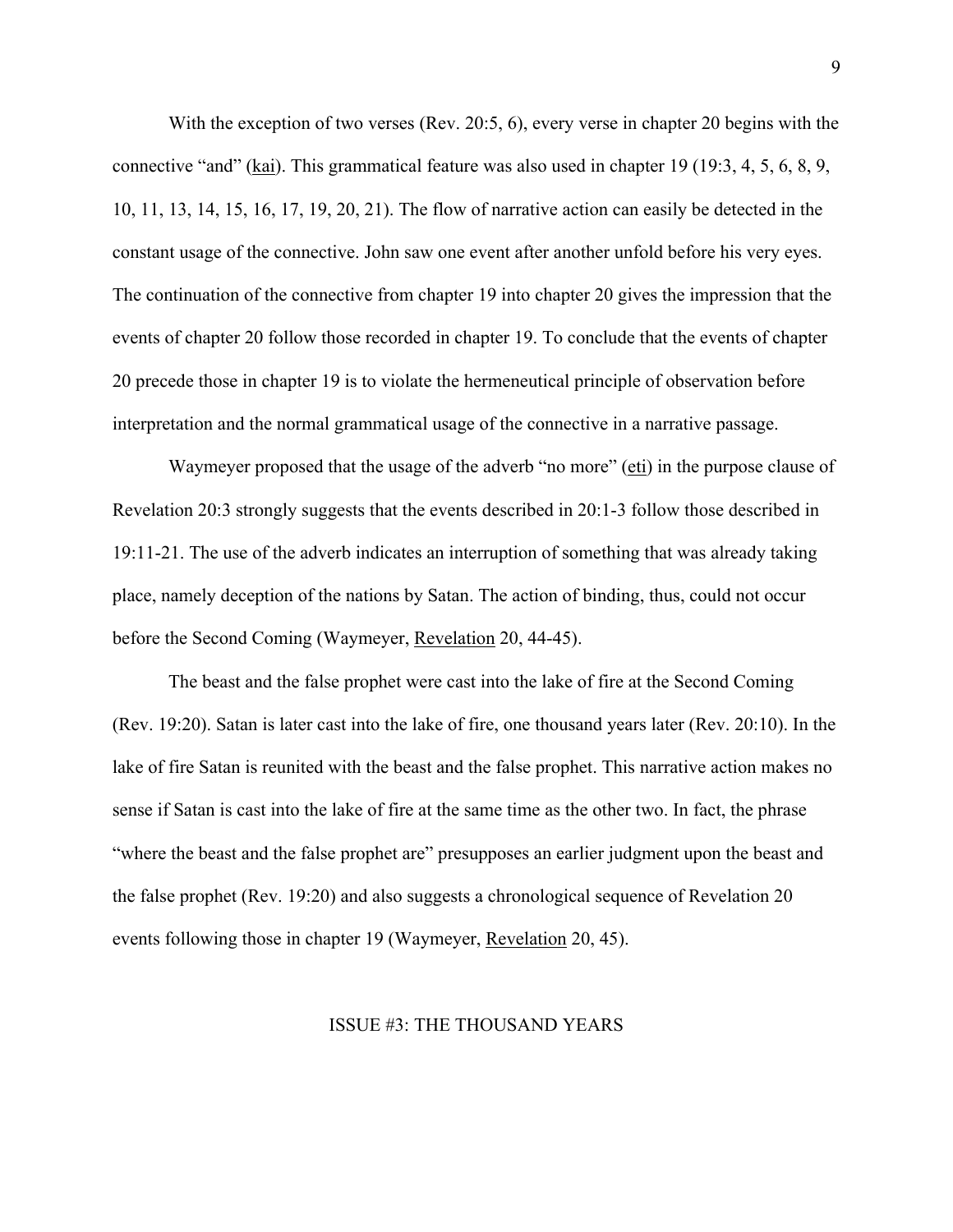The phrase "thousand years" (chilia ete) occurs six times in this chapter (20:2, 3, 4, 5, 6, 7). The term "chiliastic" is based upon the Greek word whereas the familiar term "millennium" is based upon the Latin (mille and annus). Thus, chiliastic or millennial views emerge from answers given to this question - Are the thousand years literal or non-literal? Premillennialism embraces a literal interpretation, whereas the non-literal, symbolic interpretation is championed by both amillennialism and postmillennialism.

The non-literal approach. Proponents have put forth these arguments.

First, Kistemaker stated that the time designator "thousand years" does not occur anywhere else in other New Testament eschatological teachings. Jesus did not mention it in the Olivet Discourse (Matt. 24-25) No epistle refers to the millennial reign of Christ on earth (Kistemaker, Revelation, 535).

In response, the concept of progressive revelation within the inspired Scriptures allows for new truth, previously unknown or unwritten, to be recorded by the Biblical authors. The fact that the "thousand years" is mentioned six times is sufficient, in and of itself, based upon the principle that two or three witnesses establish a matter.

Second, Kistemaker claimed that the New Testament teaches only one return of Christ, not two (Kistemaker, Revelation, 535). Kuyper likewise argued that all future judgment happens at the Second Coming; thus there can be no judgment after the thousand years (Rev. 20:11-15) if Christ returned before the thousand years to execute judgment (Rev. 19:11-21). There are no two final judgments; thus there are no two future comings of Christ, and vice versa (Kuyper, Revelation, 263).

These non-literal proponents make no distinction in time between the Rapture (1 Thess. 4:13-18) and the Second Coming. They are a singular, unified event.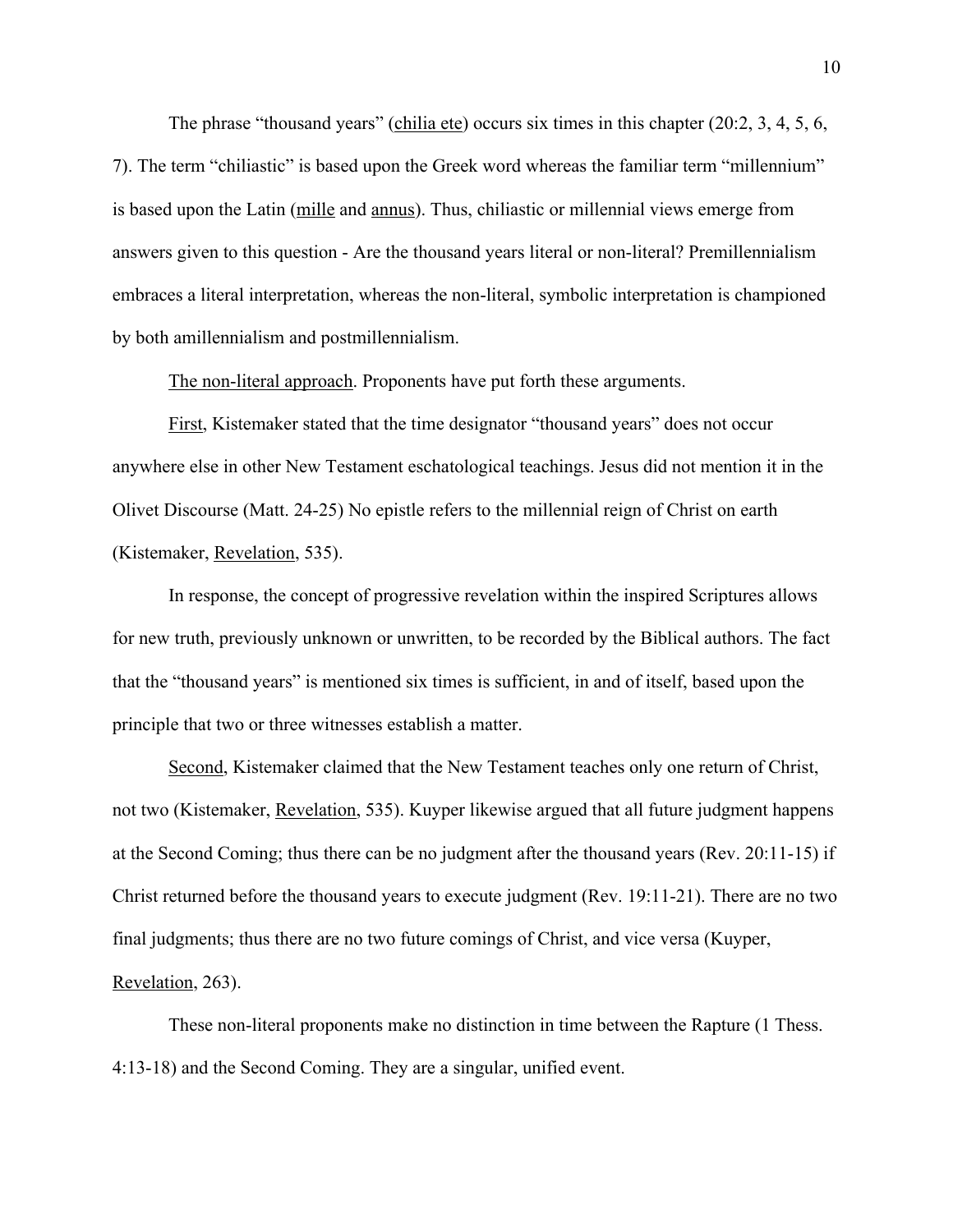Third, Kistemaker strangely affirmed that "the first mention of a thousand year period (v.2) is 'the devil's millennium extending from Satan's stay in the Abyss until he is consigned to the lake of fire forever" (Kistemaker, Revelation, 535).

In response, I am not sure what Kistemaker hoped to gain by this assertion. He offered no further explanation. It is true that Satan and the thousand years are mentioned together in three of the six verses (Rev. 20:2, 3, 7). However, in the other three verses, the thousand years is related to believers, namely their resurrection and reign (Rev. 20:4, 5, 6).

Fourth, the advocates of the non-literal approach argue that since the Book of Revelation is a book of symbols, numbers must also be symbolized.. Kistemaker stated that "one thousand is ten to the third power and denotes fullness. It is therefore more in line with the tone and tenor of Revelation to interpret the term metaphorically" (Kistemaker, Revelation, 535). He also said that the "number [7] should not be taken literally, but must be understood as an idea that expresses totality or completeness" (Revelation, 4).

In response, do not the terms "fullness," "totality," and "completeness" all denote the same concept? Why wasn't the phrase "seven years" used in Revelation 20? Why wasn't the phrase "one-thousand churches" used in chapter 1? Or, why do we not read about one-thousand seals, one-thousand trumpets, or one-thousand bowls if the phrase "one-thousand" symbolizes "fullness?" If "one-thousand" means "fullness," then why do we have "144,000" sealed servants and why do we have 12,000 from each of the twelve tribes of Israel? Would not "one-thousand servants" have been sufficient to symbolize a full complement? Such assignment of symbolical significance to numbers is too subjective and arbitrary. It does a disservice to numerical adjectives and to grammatical syntax.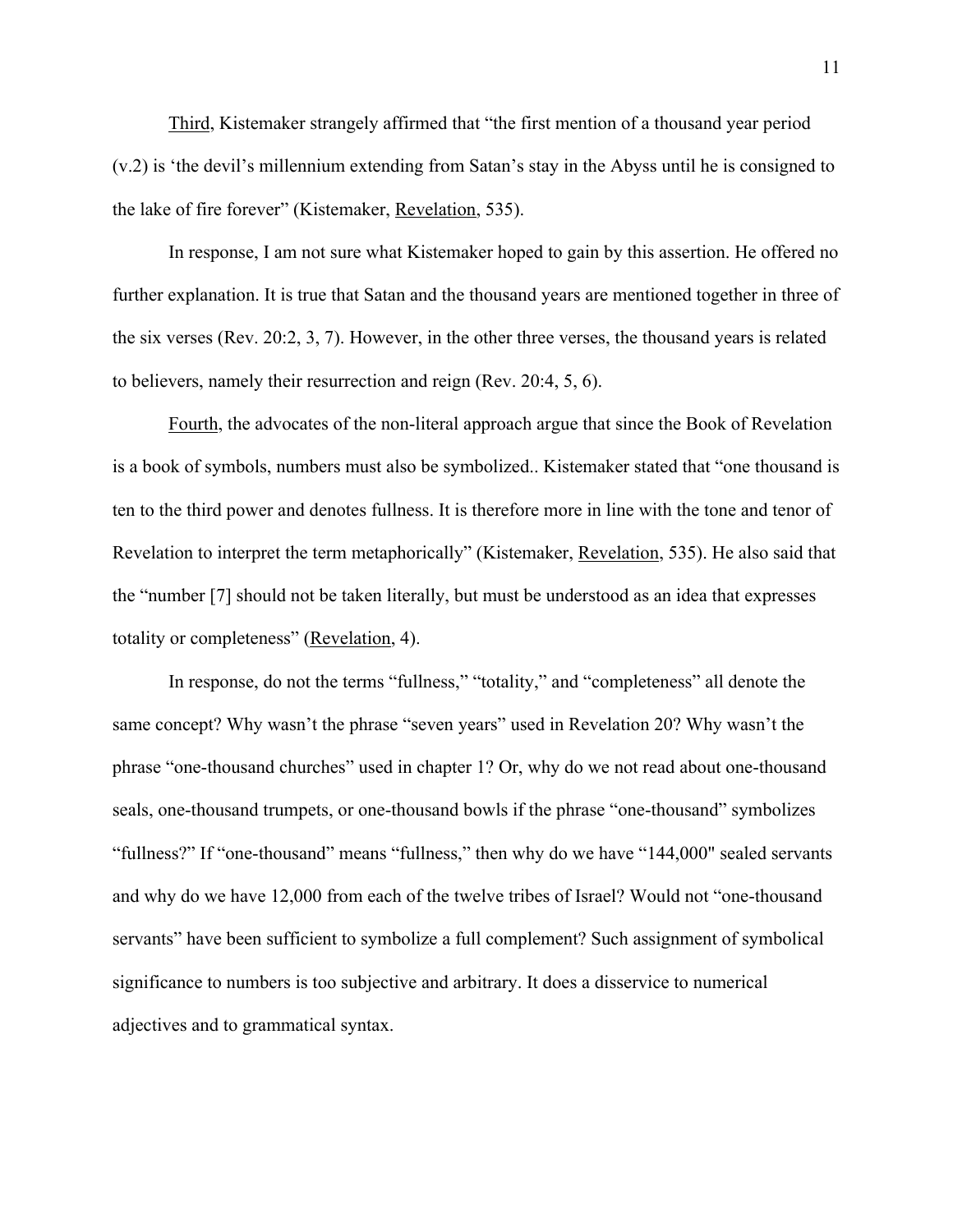Fifth, Mathison observed that there is no mention of Jews, Israel, Jerusalem, or the Temple in Revelation 20. Thus, he concluded that the thousand years could not be literal as dispensationalism claims (Mathison, Dispensationalism, 125).

In response, to use the same tenor of his argument, where is the mention of the church? Such an argument from silence is invalid.

Conclusion. Kistemaker speaks not only for himself, but for the entire non-literal approach when he said: "It seems best to take the term one thousand symbolically to refer to an indefinite period between the ascension of Jesus and his return" (Kistemaker, Revelation, 536). He also wrote that "one-thousand years" does not express time but completeness (Revelation, 45).

## The literal approach.

First, the normal, ordinary meaning of a "thousand years" is a "thousand years." This is the essence of literal interpretation. In popular expression - if the plain sense makes good sense, seek no other sense. Walvoord correctly observed: "This chapter presents the fact that Christ will reign on earth for a thousand years. If this chapter is taken literally, it is relatively simple to understand what is meant" (Walvoord, Bible Knowledge, 977).

Second, an indefinite brief period of time is indicated in the context. Satan will be released from the abyss for "a little time" (mikron chronon; 20:3). The Holy Spirit could have guided John to write that Christ and the saints would reign for "a long time" (polun chronon), the same phrase used in the parable of the talents to indicate the period of absence for the lord prior to his return (Matt. 25:19). John, however, was superintended to contrast a definite period (thousand years) with an indefinite period (short time).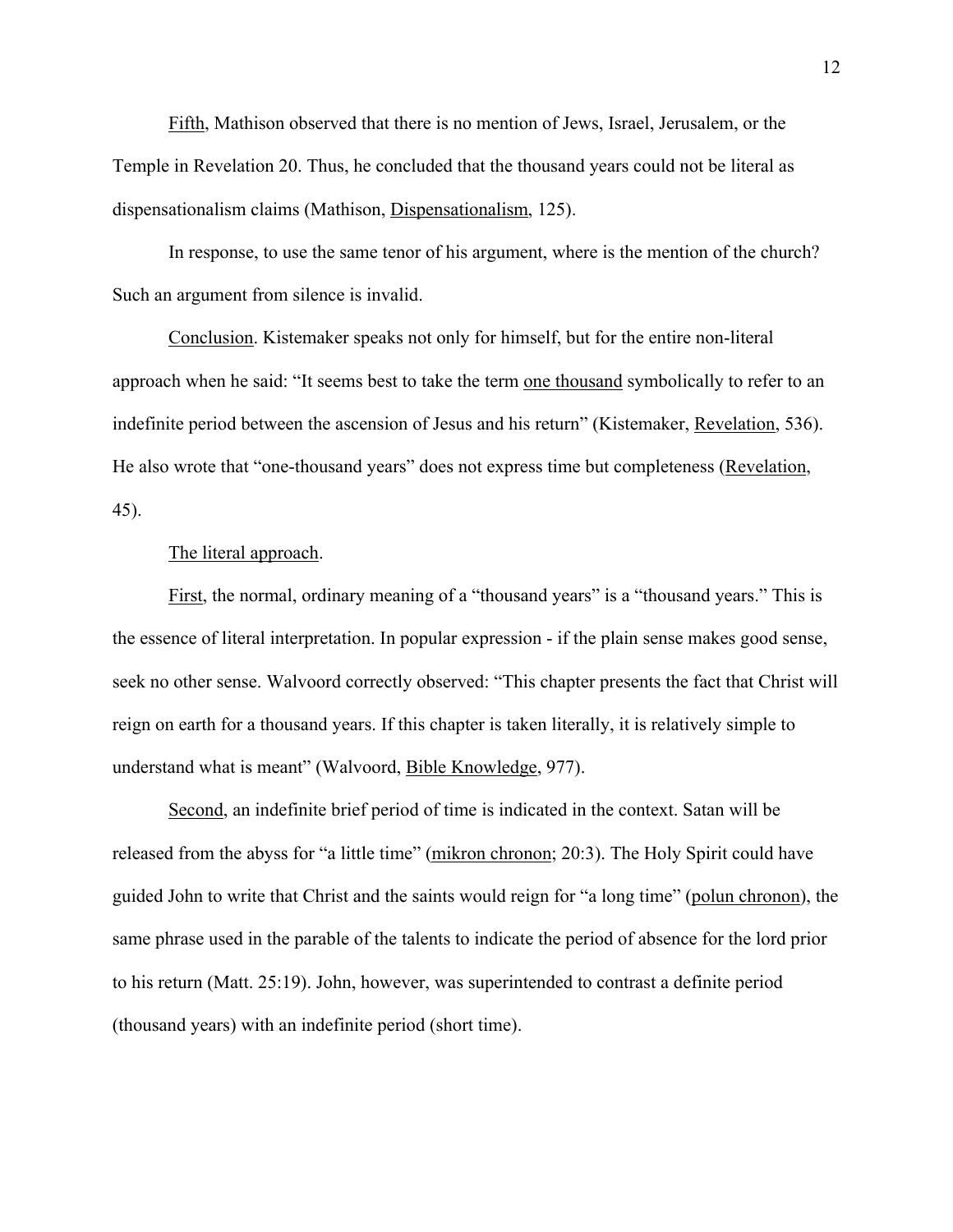Third, all time designations in the Book of Revelation are literal, only having significance if their temporal meanings are accepted normally. The list includes five months (9:5, 10), an hour and day and month and year  $(9.15)$ , forth-two months  $(11.2; 13.5)$ , 1260 days  $(11.3; 12.6)$ , and a time, times, and half a time (12:14).

Fourth, whenever the word "year" occurs with a numerical adjective (e.g. forty years, three years) in Scripture, it always refers to a regular calendar year. The non-literal view makes Revelation 20 to be the exception. The burden of proof is upon them to show otherwise.

Occasionally, some will reference 2 Peter 3:8 and Psalm 90:4 in defense of a non-literal meaning. Peter wrote "that with the Lord one day is a thousand years, and thousand years as one day." For this comparison to make sense, the literal meaning of the time phrases must be accepted. The infinite, eternal God does not view time as we do, but He does know the distinction between a 24-hour day and a millennium. The Psalm conveys the same idea.

Fifth, Thomas argued that "no number in Revelation is verifiably a symbolic number" (Thomas, Revelation, 8-22, 408). All numbers should be accepted literally, at face value. For example, there are seven churches, not eight or nine nor an indefinite number. The distinctions in numerical value must be maintained throughout the book. They remain a literal constant in a book of symbols and metaphors.

#### ISSUE #4: THE BINDING OF SATAN

Premillennialism teaches that Satan will be bound at the Second Coming of Christ (20:1-3). Both postmillennialism and amillennialism teach that Satan is already bound.

The time. Kistemaker affirmed: "Since Jesus' ascension, Satan has been unable to stop the advance of the gospel of salvation. He has been bound and is without authority while the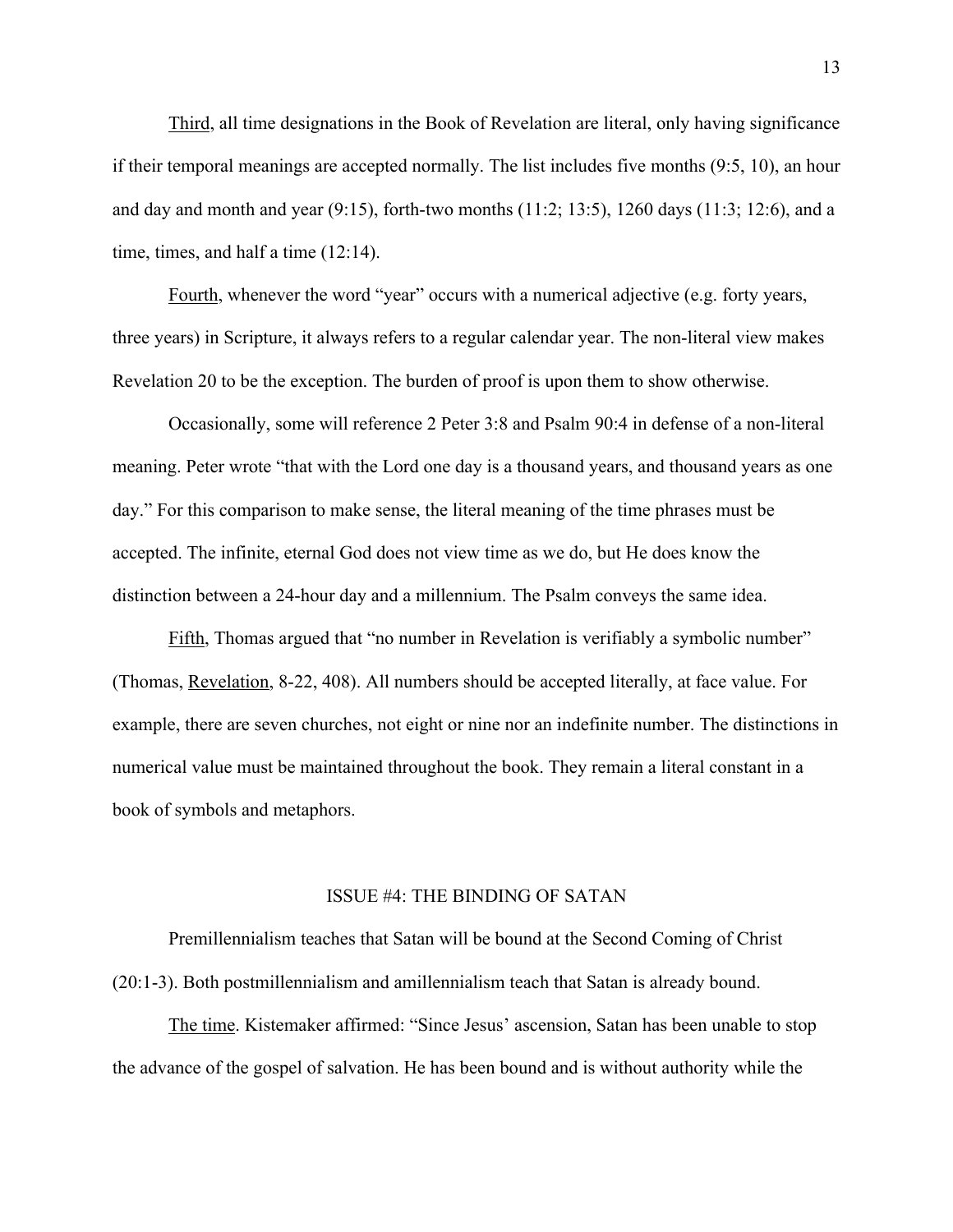nations of the world around the globe have received the glad gospel tidings. The Son of God has taken possession of these nations (Ps. 2:7-8) and has deprived Satan of leading them astray during this gospel age" (Kistemaker, Revelation, 535-536). Kik gives a different starting point for the binding of Satan. He wrote: "The thousand years mentioned in verse three make up the gospel dispensation from the first coming of Christ till that brief period of apostasy expressed in the words: 'and after that he must be loosed a little season.'... During that period Satan will not be able to control the nations as he did before the first coming of Christ" (Kik, Eschatology, 45).

Which is it? Was Satan bound at Christ's first coming or at His ascension? If Satan was bound at Christ's ascension and alleged enthronement, then passages dealing with Christ's earthly ministry of exorcism cannot be used as proofs for a past historical binding of Satan. Since premillennialists reject either view, the proponents of a past binding need to settle their differences.

The passages used to prove a past binding are Matthew 12:29; Luke 10:17-18; John 12:31-32; Colossians 2:15; Hebrews 2:14-15; and 1 John 3:8.

After Christ cast out a demon from a blind and mute man, he was accused of doing exorcism in the power of Beelzebub. As part of His defense, Christ declared: "Or how can one enter a strong man's house and plunder his goods, unless he first binds the strong man? And then he will plunder his house" (Matt. 12:29). One demon was cast out of <u>one</u> person. If Satan had been bound completely at that event, then all demon possessed individuals should have been delivered simultaneously. However, many remained demon possessed in the Gospel period, the time of apostolic ministry, and in our present day. Christ used that analogy to justify his miraculous action upon one man at one point of time.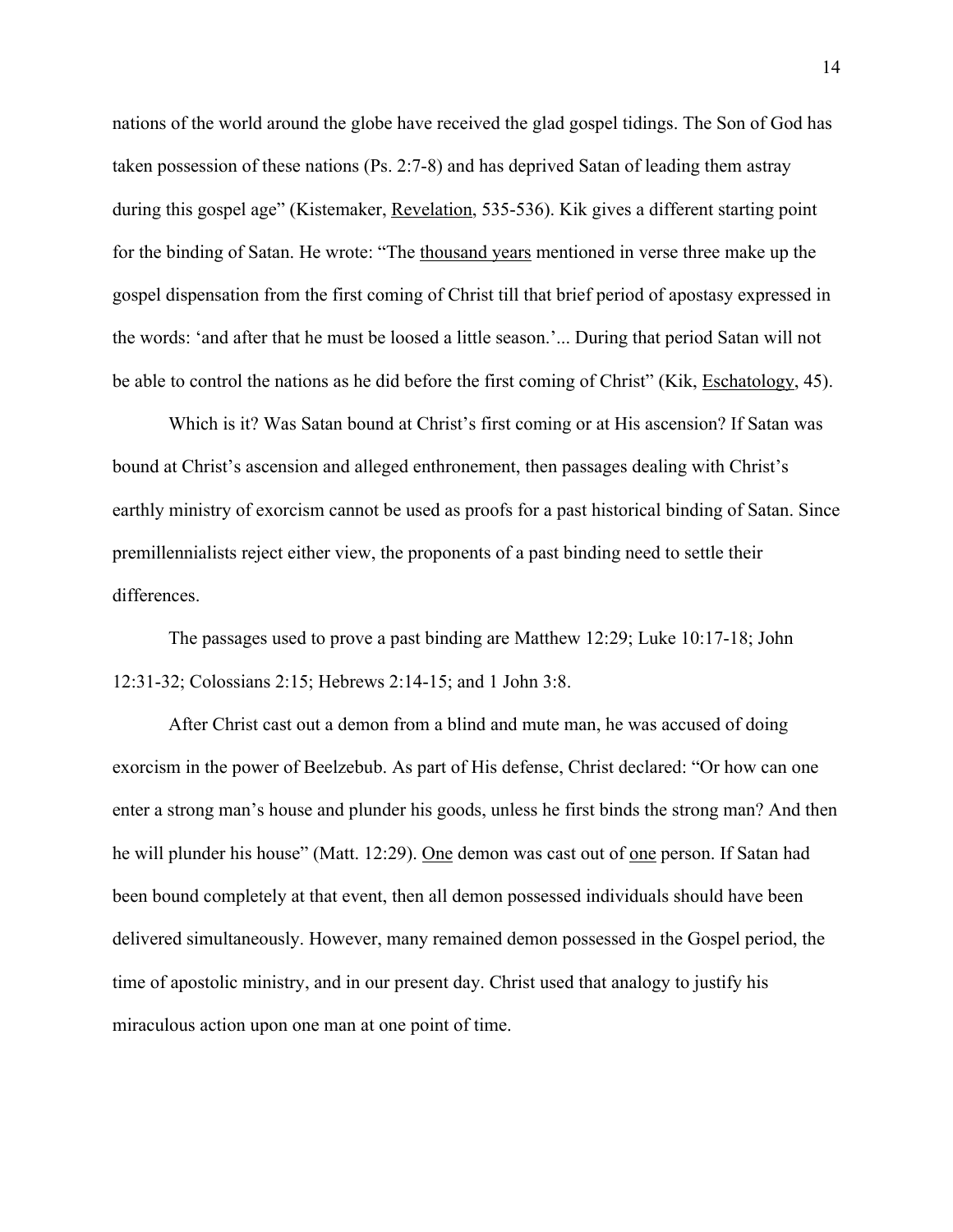There is no statement in the Gospels or in the Acts that Satan was bound in the past.

Contrariwise, the Bible teaches that Satan is extremely active in the present age (Waymeyer,

Revelation 20, 14-15):

- a. He entered Judas and influenced him to betray Christ (Luke 22:3; John 13:37).
- b. He sought to sift Peter like wheat (Luke 22:31).
- c. He filled the heart of Ananias and influenced him to lie to the Holy Spirit (Acts 5:3).
- d. He sent a messenger to buffet the apostle Paul (2 Cor. 12:7).
- e. He thwarted Paul from traveling to Thessalonica (1 Thess. 2:18).
- f. He snatches the Word of God from unbelieving hearers of the gospel before it can take root (Matt. 13:19; Luke 8:12).
- g. He tells lies (John 8:44).
- h. He has unbelievers under his dominion (Acts 26:18).
- i. He tempts believers (1 Cor 7:5).
- j. He seeks to take advantage of believers (2 Cor. 2:11).
- k. He is called the god of this world (2 Cor. 4:4).
- l. He blinds the minds of the unbelieving (2 Cor 4:4).
- m. He seeks to deceive believers as he did with Eve (2 Cor. 11:13).
- n. He disguises himself as an angel of light (2 Cor. 11:14).
- o. He is at work in unbelievers to influenced them to live as they do (Eph. 2:2).
- p. He seeks to deceive believers as he battles against them (Eph. 6:11-12).
- q. He deceives and traps unbelievers (2 Tim. 2:26)
- r. He holds unbelievers captive to do his will (2 Tim. 2:26).
- s. He prowls about like a roaring lion, seeking someone to devour (1 Pet. 5:8).
- t. He is the father of those who practice sin (1 John 3:8-10)
- u. He holds unbelievers in his power (1 John 5:19).

How could Satan be bound and so active at the same time? It defies logic and the testimony of

Scripture to affirm both of theses contradictory realities.

The meaning. According to Mathison, Satan and his power have been "greatly

restricted," "greatly curtailed," and "bound in some sense" in this present age (Mathison,

Dispensationalism, 127). He also wrote: "The binding of Satan does not entail the cessation of

his activity (cf. 1 Peter 5:8), but it does mean that he is no longer able to prevent the spread of

the gospel to the nations" (Mathison, Postmillennialism, 155).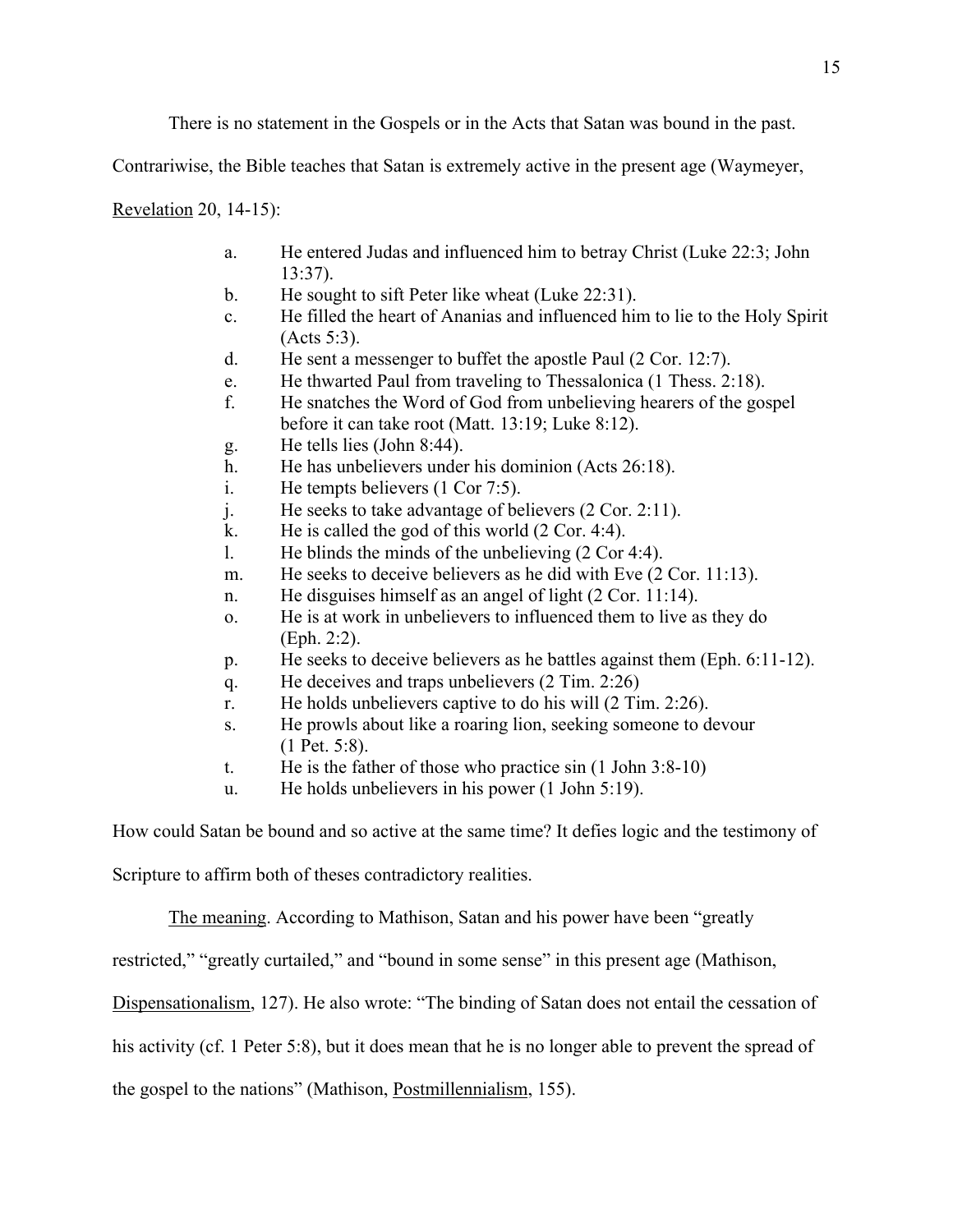Kistemaker said: "When Satan was cast out of heaven and hurled to the earth, he lost the authority he once possessed" (Kistemaker, Revelation, 535). He equated the binding of Satan (Rev. 20:1-3) with the forced expulsion by Michael (Rev. 12:7-13). However, there is a great difference in the geographical movement. In Revelation 12, Satan went from heaven to earth, whereas in Revelation 20, he went from earth to the abyss. The abyss is never equated with the earth.

In that connection, Kik in a reference to Jude v.6 wrote: "There we read that the fallen angels were bound with chains, yet that did not prevent their activity in the world.... The Gospels reveal the activities of these fallen angels Therefore to be chained does not mean cessation of evil activity. Even so Satan, though bound, continues his evil work" (Kik, Eschatology, 194). These chained angels are only one group of fallen angels; they cannot be equated with all fallen angels. Fallen angels who are free to afflict humans do not want to go to the abyss (Luke 8:31). The abyss and Tartarus (2 Peter 2:4) are places of darkness where some fallen angels are chained as they await divine judgment. They are inactive in their imprisonment. Satan and all other fallen angels will join them when Satan will be seized, bound, cast into the abyss, and sealed for one thousand years.

If Satan is bound today, then why was he dwelling in Pergamos where his throne was (Rev. 2:13)? Both believers and unbelievers were in that same place, namely a city in provincial Asia. Can it be said that believers are also in the abyss?

Kik gave this exposition of the binding of Satan: "Previous to the first coming of Christ, the Gentile nations were under the complete control and dominance of Satan. All nations were pagan and without true religion. But with the coming of Christ this was all to change. Nations were not to be deceived entirely. This does not mean that individuals within nations or even a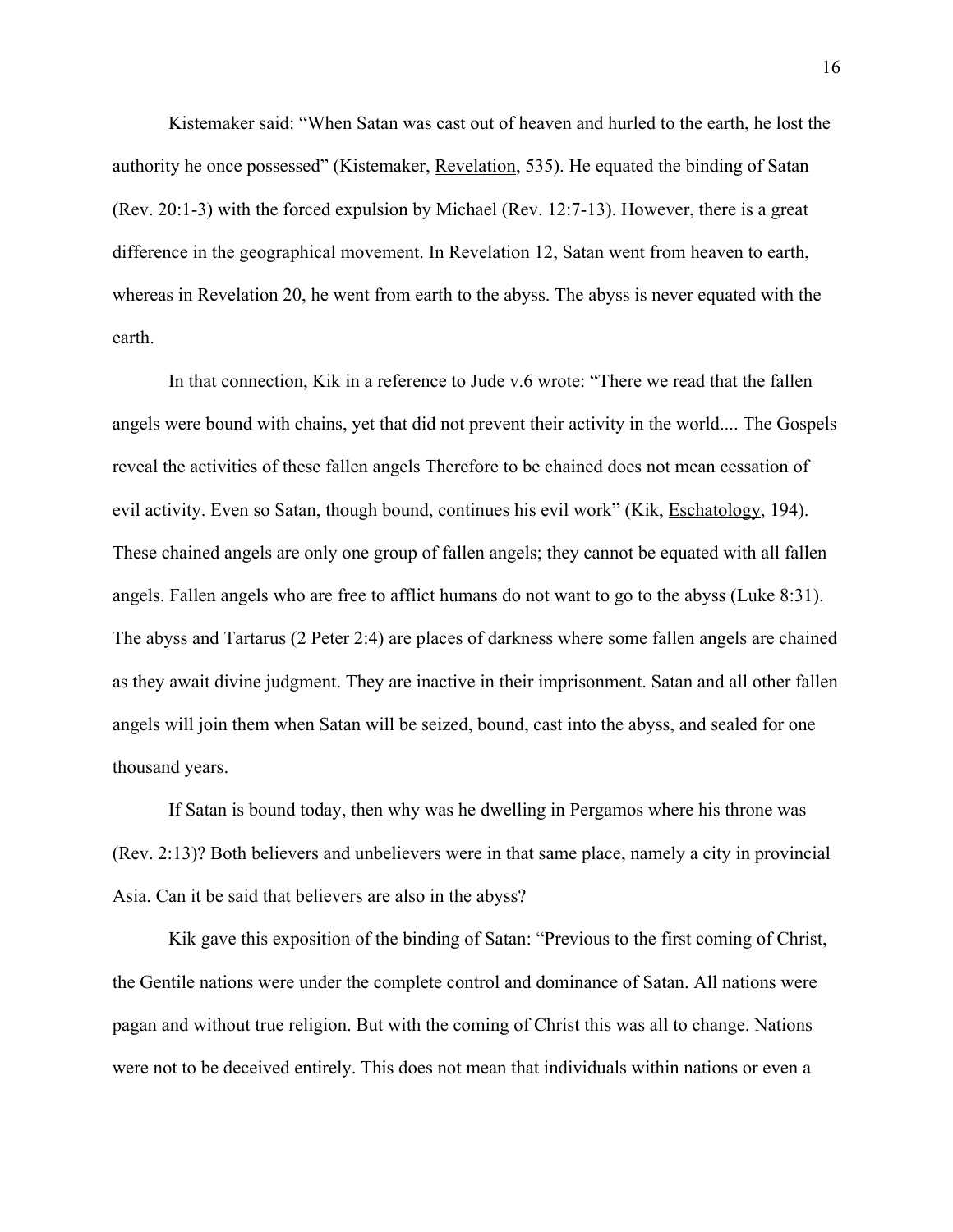great portion of them would not be deceived, but during the period of the binding of Satan the nations would not be entirely deceived as were Egypt, Assyria, Babylon, Persia, Greece, and Rome. Never until that short period just before the second coming of Christ would the nations be deceived as they were before the first coming of Christ. To that end Satan was bound" (Kik, Eschatology, 194).

Kik's interpretation, however, does not properly exegete the passage The binding is thorough and decisive, not progressive nor partial. The verbal actions "laid hold" (ekratesen), "bound" (edesen), "cast" (ebalen), "shut" (ekleisen), and "sealed" (esphragisen) are all aorist tenses, indicating decisive, completed actions. Not one is in the imperfect tense, indicating continuous action in the past. In addition, the negative purpose clause ("so that he should deceive the nations no more") reveals a break between a time of deception and a time of no deception. There is no provision for a limited or partial deception.

Also, did Kik forget about the national repentance of Nineveh and Assyria through the preaching of Jonah? In addition, are not Islamic and Buddhist countries just as deceived as were Egypt and Persia?

#### ISSUE #5: THE RESURRECTIONS

Revelation 20:4-6 focuses on the resurrection of humans, whereas Revelation 20:1-3 centered on the binding of Satan. Out of these three verses (20:4-6) have emerged three major interpretations about the resurrections.

Spiritual regeneration. Kik claimed that "the rebirth of the soul is the first resurrection" (Kik, Eschatology, 182). The second resurrection is "the resurrection of the body which is to take place at the second coming of Christ" (Kik, Eschatology, 183). The second resurrection includes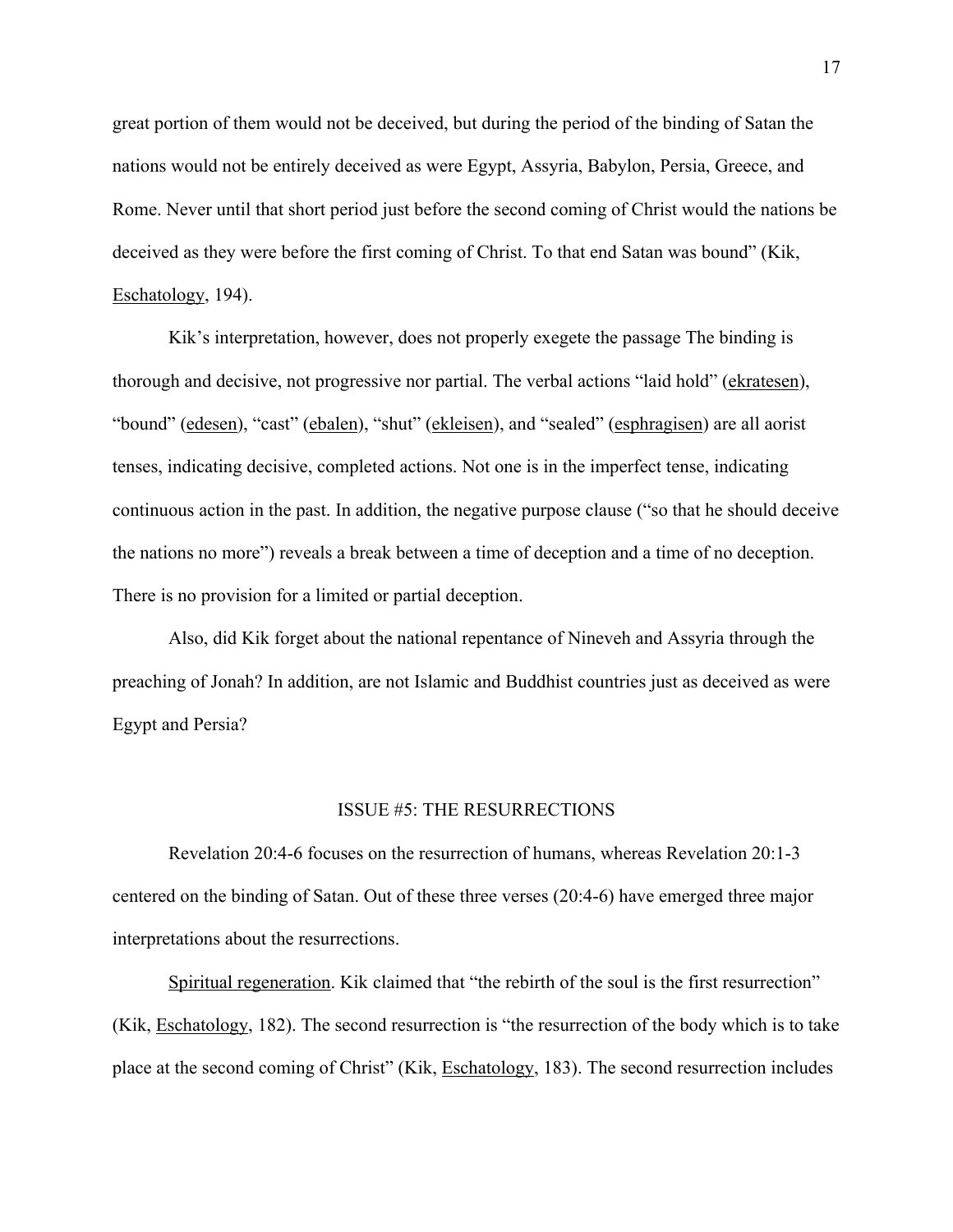the resurrection of both the righteous and the wicked of all the ages. Kenneth Gentry simply stated: "The first resurrection is - salvation" (Gentry, in Four Views on the Book of Revelation, 85). The position that the first resurrection is spiritual regeneration is held by postmillennialists.

First, they argue that the new birth is described in resurrection terminology (Mark 12:26-27; John 5:25-29; ll:25; Rom. 6:4-6; 8:10-11; Eph. 2:1, 4-6; Col. 2:12-13; 3:1; 1 John 3:14; 5:11-13). For example, God made alive those who were dead in sins (Eph. 2:1, 4-6), and all believers have passed from spiritual death into spiritual life (1 John 3:14). To them, the first death is the death of the human soul (Gen. 2:17); therefore, the first resurrection is the quickening of that soul, namely getting saved (Kik, Eschatology, 43).

In response, it is true that all men are dead in trespasses and sins, that all believing sinners receive eternal life through faith in Jesus Christ, and that all believers are in Christ, positionally crucified, raised up, ascended, and seated in Him. However, the term "resurrection" (anastasis; 20:5, 6) is never used in salvation passages to refer to spiritual regeneration. In addition, the verb "lived" (ezesan), used twice (20: 4, 5), must have the same meaning in the context. It cannot refer to spiritual life in 20:4 and to bodily resurrection life in 20:5. The postmillennial interpretation is arbitrary, imposed upon the text in faulty eisegesis. Also, the persons were beheaded before they lived (20:4). In effect, according to their view, logical consistency would mean that spiritual regeneration came after physical death. Also, the group lived at the same time (aorist tense) in order to reign at the same time. If the meaning were spiritual regeneration, then all of them would have to be saved at Christ's first advent or ascension because that is when postmillennialists date the beginning of the millennium. In reality, believing sinners get saved at different times within the millennium according to their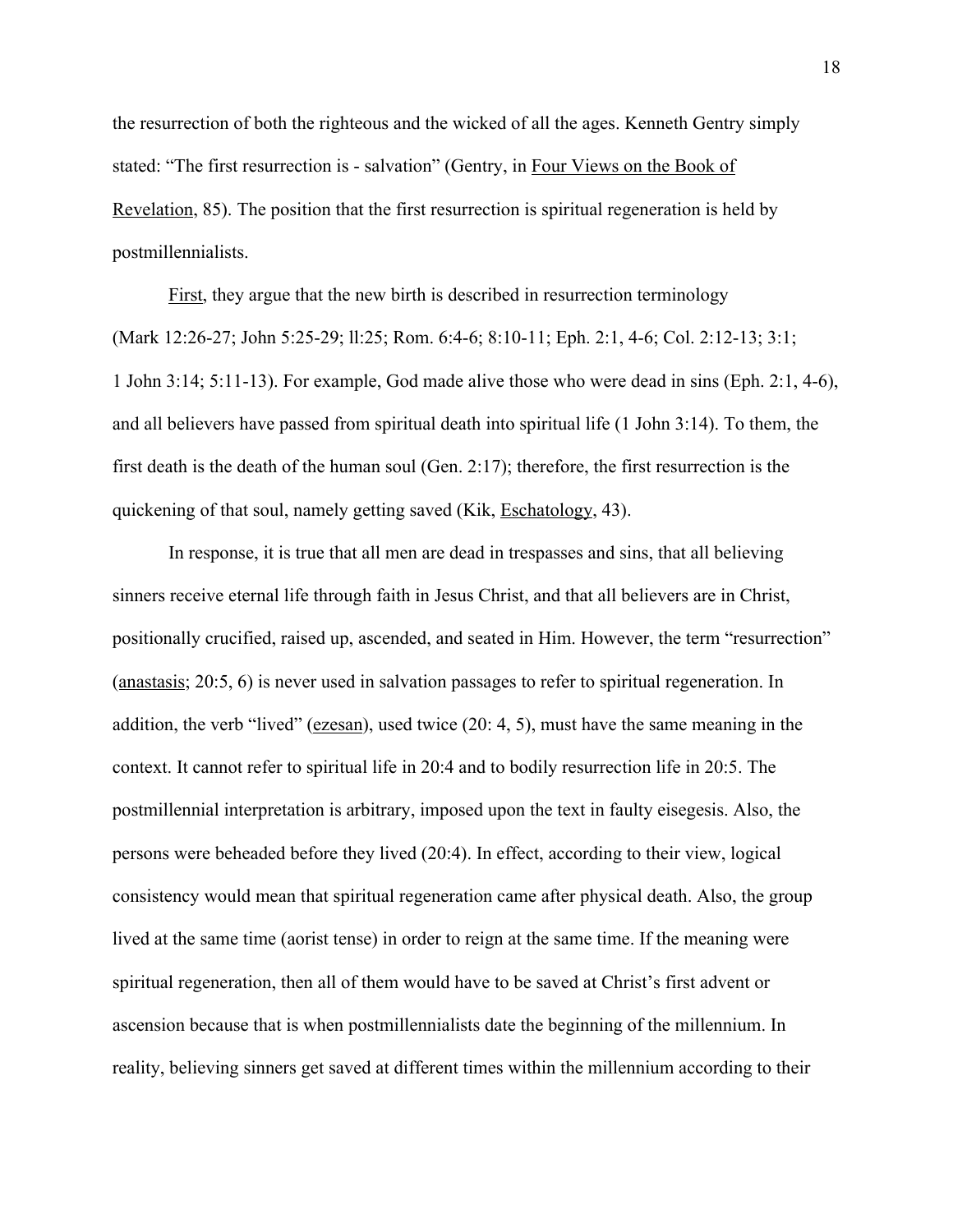definition of the thousand years. They have a contradiction between their interpretation and the actual spiritual experiences of believers.

Second, they argue that John saw "souls" (psuchas) and that the "souls lived." Hamilton wrote: "The deliberate choice of the word 'soul,' which almost universally means soul as distinct from body, as applying to the believers now reigning with Christ in glory, seems to make it perfectly plain that the first resurrection is [the new birth]. If it were a literal resurrection of the body, why should the author choose a word which almost always does not mean body?" (Hamilton, The Basis of Millennial Faith, 134).

In response, note the words "almost always." In fact, the word "soul" can refer to the total person, both the body and the soul, the material and the immaterial parts of man (James 5:20; 1 Peter 3:20). Peter stated that "eight souls were saved through water." You can be sure that Noah and his family went into the ark in their bodies as well as in their souls. Regardless, John saw the souls "of those who had been beheaded for their witness to Jesus and for the word of God." The subject of the verb "lived," namely "they," refers back to the martyred believers.

Physical death of the believer. Hendriksen stated that the first resurrection means "the translation of the soul from this sinful earth to God's holy heaven" (Hendriksen, More Than Conquerors, 231-232). This event occurs at the physical death of the believer. This typical amillennial position identifies the first resurrection with the intermediate state of the soul between actual physical death and actual physical resurrection.

Even the postmillennialist Kik disagreed with this view. He charged that when a soul leaves a body to dwell in heaven, it is not a resurrection. The soul in a believer is always alive, never in a dead state (Kik, Eschatology, 42). We premillennialists can agree with Kik in his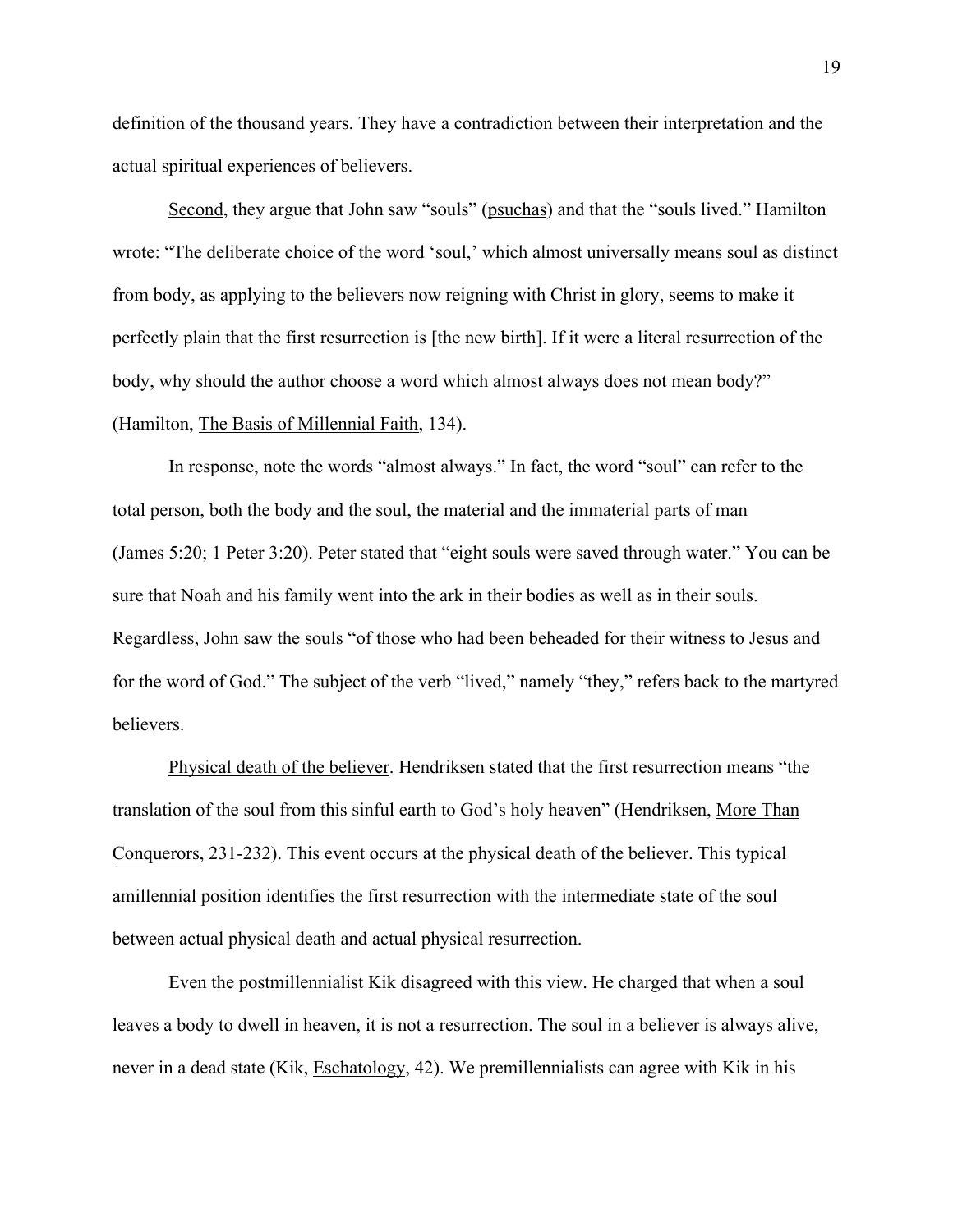criticism. We can also use the same arguments against this position that we used in the rebuttal of the postmillennial position of spiritual regeneration.

Physical resurrection. Premillennialism teaches that the first resurrection is the physical resurrection of dead believers before the thousand-year begins and that the second resurrection is the physical resurrection of all dead unbelievers at the end of the millennium. The following arguments support this position.

First, the noun "resurrection" (anastasis) always refers to a physical resurrection.

Second, the verb "lived" (ezesan) must be interpreted in the same sense within this context. Thomas concluded that the verb "to live" (zao) always refers to physical resurrection in those passages that deal with physical death (Thomas, Revelation, 8-22, 417).

Third, Walvoord asserted: "If the church were raptured prior to this event, as premillenarians teach, it would make sense to single out these martyred dead for resurrection. But if the church were not raptured, it would be most unusual to ignore all the martyrs of preceding generations, the church as a whole, and to specify this relatively small group" (Walvoord, Bible Knowledge, 979). Walvoord's logic is good, but a word of caution must be given. There is no specific mention of the resurrection of Old Testament believers either.

Fourth, both the Old and the New Testaments teach that there will be a resurrection of the redeemed and a resurrection of the unsaved. Daniel wrote: "And many of those who sleep in the dust of the earth shall awake, some to everlasting life, some to shame and everlasting contempt" (Dan. 12:2). There are two categories of resurrected people here, with contrasting eternal destinies. In the context, the two resurrections occur after Michael stands up for Israel (Dan. 12:1), to be fulfilled at the war in heaven between Michael and Satan (Rev. 12:7-12). The two resurrections also happen after a time of unprecedented trouble (Dan. 12:1), referenced by Christ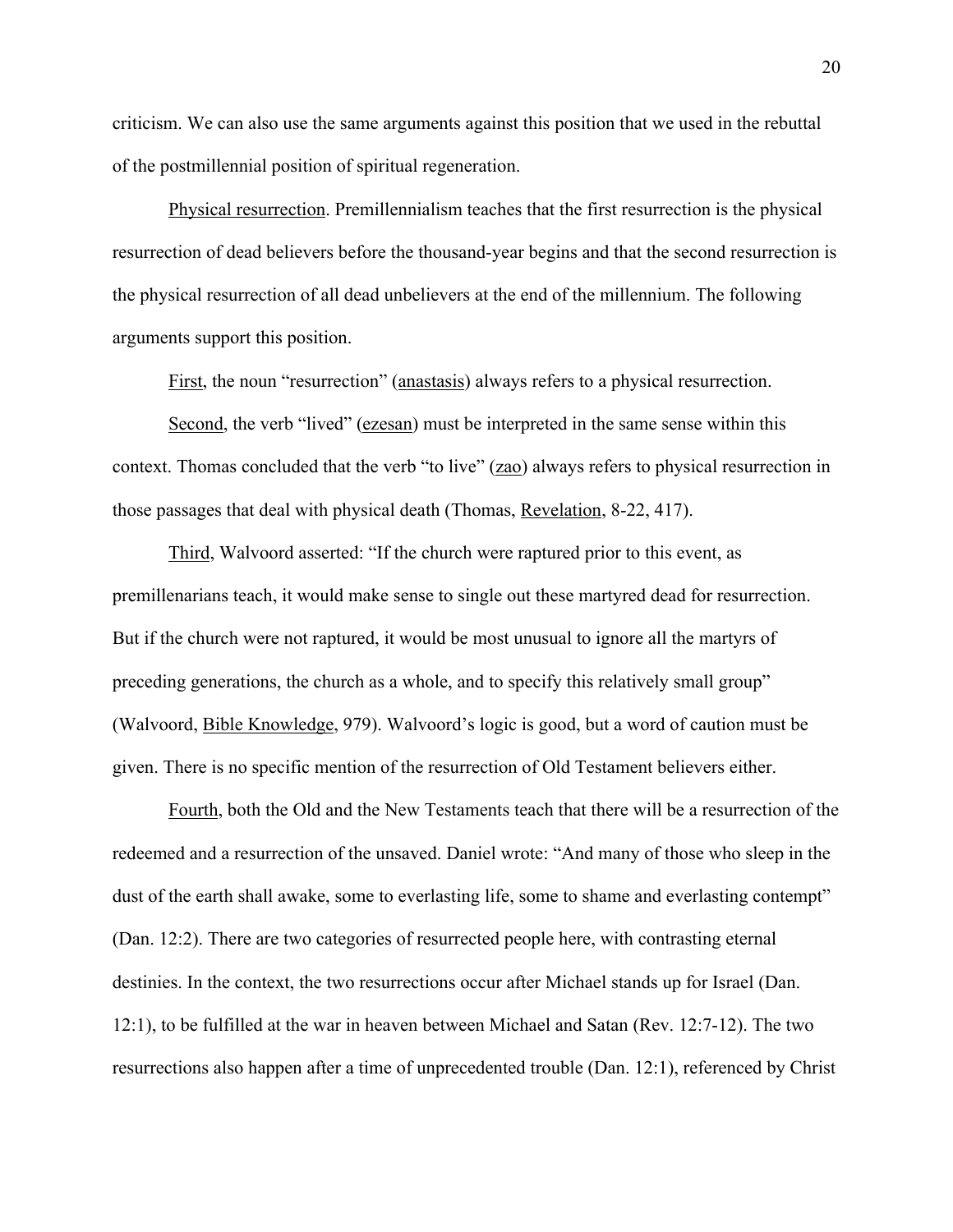(Matt. 24:21), and seen in the Satanic persecution of Israel after his forced descent to the earth in the middle of the seven-year period (Dan. 12:13-17).

Jesus Christ announced: "Do not marvel at this: for the hour is coming in which all who are in the graves will hear His voice and come forth - those who have done good, to the resurrection of life, and those who have done evil, to the resurrection of condemnation" (John 5:28-29). Daniel said that "many" would be raised, a term that some might use to believe not all would be resurrected. However, Christ used "all" to indicate that no one would be excluded.

In Paul's defense before the Roman governor Felix and his Jewish adversaries, the apostle proclaimed that there would be "a resurrection of the dead, both of the just and the unjust" (Acts 24:15).

In all of these three key passages, the resurrection of the saved is mentioned before the resurrection of the unsaved. These passages also do not mention a gap of time between the two resurrections. Because of that fact, both postmillennialists and amillennialists conclude that there will be a general resurrection of both the saved and the unsaved at the Second Coming of Christ. Gentry postulated: "Why should we believe that the New Testament everywhere teaches a general, singular resurrection on the last day, only to discover later in the most difficult book of the Bible that there are actually two specific, distantly separated resurrections for different classes of people?" (Gentry, Three Views on the Millennium and Beyond, ed. Bock, 243).

The three key passages speak to the fact of resurrection and to the categories of resurrected people. In themselves, they do not exclude the possibility of a time distance between the two. The concept of progressive divine revelation allows for the time factor to be disclosed later for proper understanding.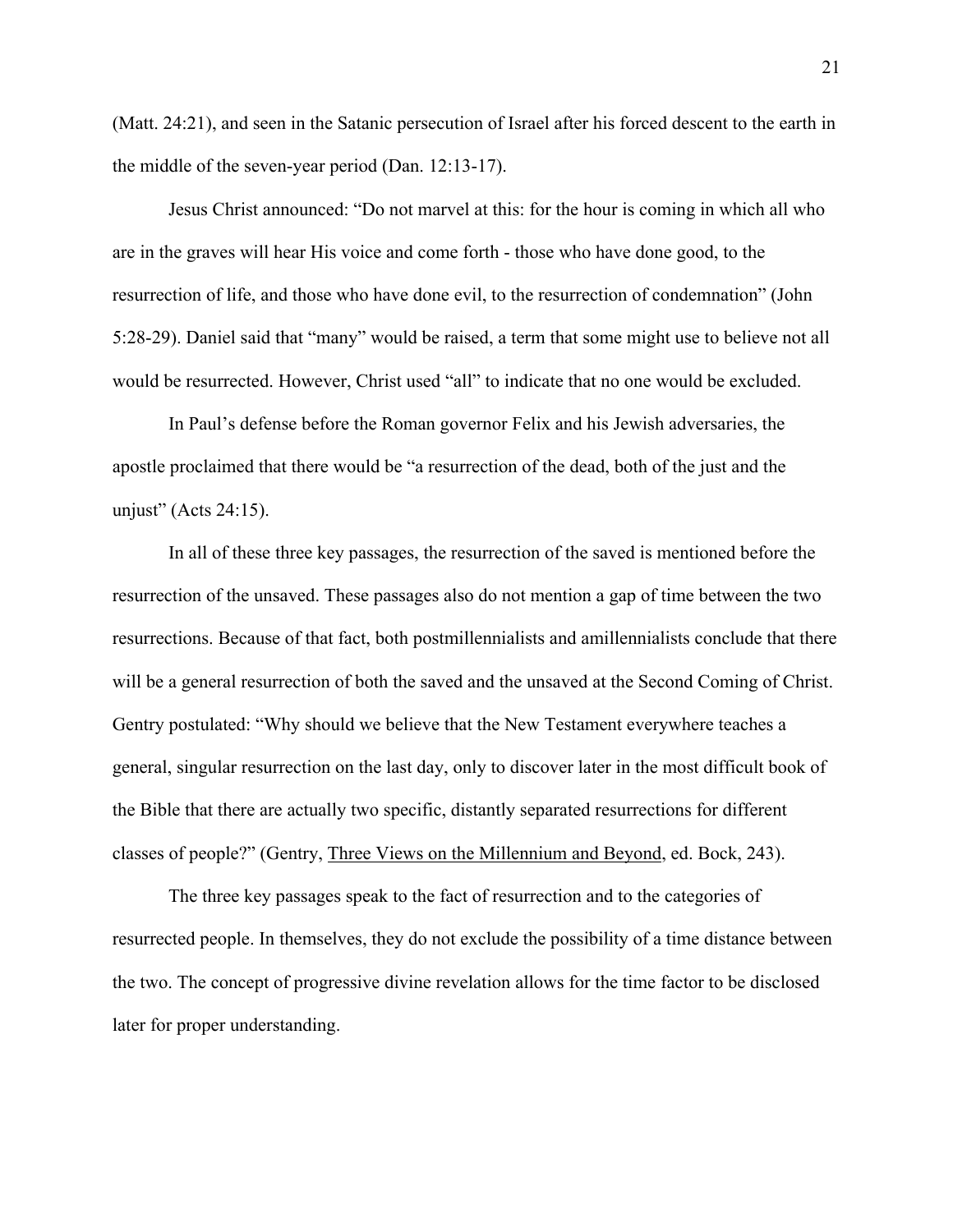At this point, may I make a suggestion that the resurrection of the church dead not be included in the first resurrection. Posttribulationists have constantly accused us pretribulationists of teaching three resurrections. If the church age is a mystery, if the translation of living church believers is a mystery, then maybe the resurrection of the church dead should also be part of the mystery era. This point needs further study and discussion.

#### BIBLIOGRAPHY

Berkhof, L. *Systematic Theology*. Grand Rapids: Wm. B. Eerdmans Publishing Company, 1953.

- Chilton, David. *Paradise Restored: An Eschatology of Dominion*. Tyler, TX: Reconstruction Press, 1985.
- Cox, William E. *Why I Left Scofieldism*. Phillipsburg, NJ: P&R Publishing, n.d.
- Gentry, Kenneth L., Jr. *He Shall Have Dominion: A Postmillennial Eschatology*. Tyler TX: Institute for Christian Economics, 1992.
- Gerstner, John H. *A Primer on Dispensationalism*. Phillipsburg, NJ: P&R Publishing, 1982.
- Hoekema, Anthony A. *The Bible and The Future*. Grand Rapids: Wm. B. Eerdmans Publishing Company, 1979.
- Kik, J. Marcellus*. An Eschatology of Victory*. Phillipsburg, NJ: Presbyterian and Reformed Publishing Co., 1971.
- Kistemaker, Simon J. *New Testament Commentary: Exposition of the Book of Revelation*. Grand Rapids: Baker Book House, 2001.
- Kuyper, Abraham*. The Revelation of St. John*. Grand Rapids: William B. Eerdmans Publishing Company, 1963.
- Mathison, Keith A. *Dispensationalism: Rightly Dividing the People of God*. Phillipsburg, NJ: P&R Publishing, 1995.

\_\_\_\_\_\_\_\_\_\_\_\_\_\_\_ *Postmillennialism: An Eschatology of Hope*. Phillipsburg, NJ: P&R Publishing, 1999.